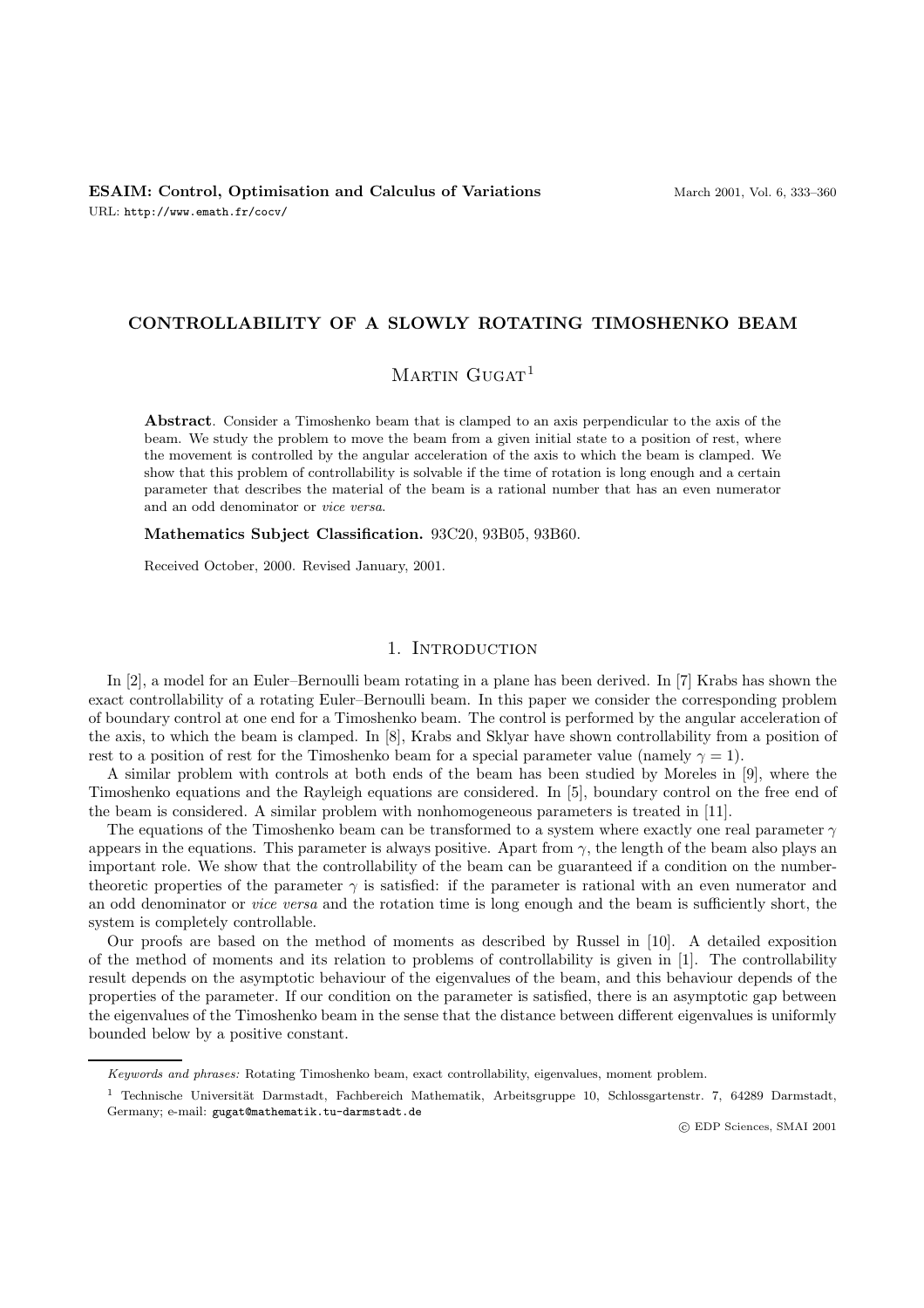#### 2. The Timoshenko beam and the problem of controllability

We consider a Timoshenko beam as described by Timoshenko in [12], that is clamped to an axis that is perpendicular to the axis of the beam. The beam is controlled only at the clamped end, by the rotation of the axis. Its motion is governed by the following two equations for  $\tilde{x} \in [0, \tilde{L}]$  and  $\tilde{t} \geq 0$ :

$$
\rho \tilde{w}_{\tilde{t}\tilde{t}}(\tilde{x},\tilde{t}) - K \tilde{w}_{\tilde{x}\tilde{x}}(\tilde{x},\tilde{t}) + K \phi_{\tilde{x}}(\tilde{x},\tilde{t}) = -\tilde{x} \rho \tilde{u}(\tilde{t}), \qquad (1)
$$

$$
I_{\rho}\phi_{\tilde{t}\tilde{t}}(\tilde{x},\tilde{t}) - Kw_{\tilde{x}}(\tilde{x},\tilde{t}) + K\phi(\tilde{x},\tilde{t}) - EI\phi_{\tilde{x}\tilde{x}}(\tilde{x},\tilde{t}) = -I_{\rho}\tilde{u}(\tilde{t}).
$$
\n(2)

Here I is the moment of inertia of the cross section,  $\rho$  is the mass per unit length, E is Young's modulus,  $I_{\rho}$  is the mass moment inertia of the cross section and  $K$  is as in [5].

Moreover,  $\tilde{w}$  denotes the displacement of the center line of the beam with respect to a reference configuration that rotates with the axis and  $\phi(x, t)$  the rotation angle due to bending and shear with respect to the same reference configuration and  $\tilde{u}(\tilde{t})$  denotes the angular acceleration of the axis at time  $\tilde{t}$ .

We use the transformation  $x = \tilde{x}\sqrt{\rho}/\sqrt{I_{\rho}}, t = \tilde{t}\sqrt{\rho}\sqrt{EI}/I_{\rho}$  to obtain the equations in the form presented in [3] (p. 188), where only one real parameter  $\gamma$  appears. Define

$$
\gamma = \rho EI/(KI_\rho),
$$

 $\psi(x,t)=(EI/I_{\rho})\phi(\tilde{x},\tilde{t}), w(x,t)=(EI/(I_{\rho}^{3/2})\tilde{w}(\tilde{x},\tilde{t})$  and  $u(t)=(I_{\rho}/\rho)\tilde{u}(\tilde{t}).$  For the transformed length L we have  $L = (\sqrt{\rho}/\sqrt{I_p})\tilde{L}$ , and for  $x \in [0, L]$  we have the equations

$$
w_{tt} - \frac{1}{\gamma} w_{xx} + \frac{1}{\gamma} \psi_x = -xu(t),
$$
\n(3)

$$
\psi_{tt} - \frac{1}{\gamma} w_x + \frac{1}{\gamma} \psi - \psi_{xx} = -u(t). \tag{4}
$$

The boundary conditions are

$$
w(0,t) = \psi(0,t) = 0, \ w_x(L,t) = \psi(L,t), \ \psi_x(L,t) = 0.
$$
\n<sup>(5)</sup>

In the sequel, assume that  $\gamma > 0$  and  $\gamma \neq 1$ . In [8], the case  $\gamma = 1$  and  $L = 1$  is considered and controllability from rest to rest is proved.

The initial state of the beam is described by the conditions

$$
w(x,0) = w_0(x), w_t(x,0) = w_1(x), \psi(x,0) = \psi_0(x), \psi_t(x,0) = \psi_1(x)
$$
\n(6)

and

$$
\theta(0) = \theta_0, \ \theta_t(0) = \theta_1,\tag{7}
$$

where  $\theta(t)$  denotes the angle of rotation at time t and  $u = \theta_{tt}$  is the corresponding angular acceleration.

Assume that  $w_0, w_1, \psi_0, \psi_1$  are continuous functions on the interval  $(0, L)$ .

We consider the following problem of exact controllability: given an arrival time  $T > 0$ , find a control function

$$
\theta \in \{ \xi \in L^2(0, T) : \xi_{tt} \in L^2(0, T), \ \xi(0) = \theta_0, \ \xi_t(0) = \theta_1 \}
$$

and such that the solution  $(w, \psi)$  of  $(3-7)$  with  $u = \theta_{tt}$  satisfies the end conditions

$$
w(x,T) = 0 = w_t(x,T), \ \psi(x,T) = 0 = \psi_t(x,T), \ \theta(T) = 0 = \theta_t(T) \tag{8}
$$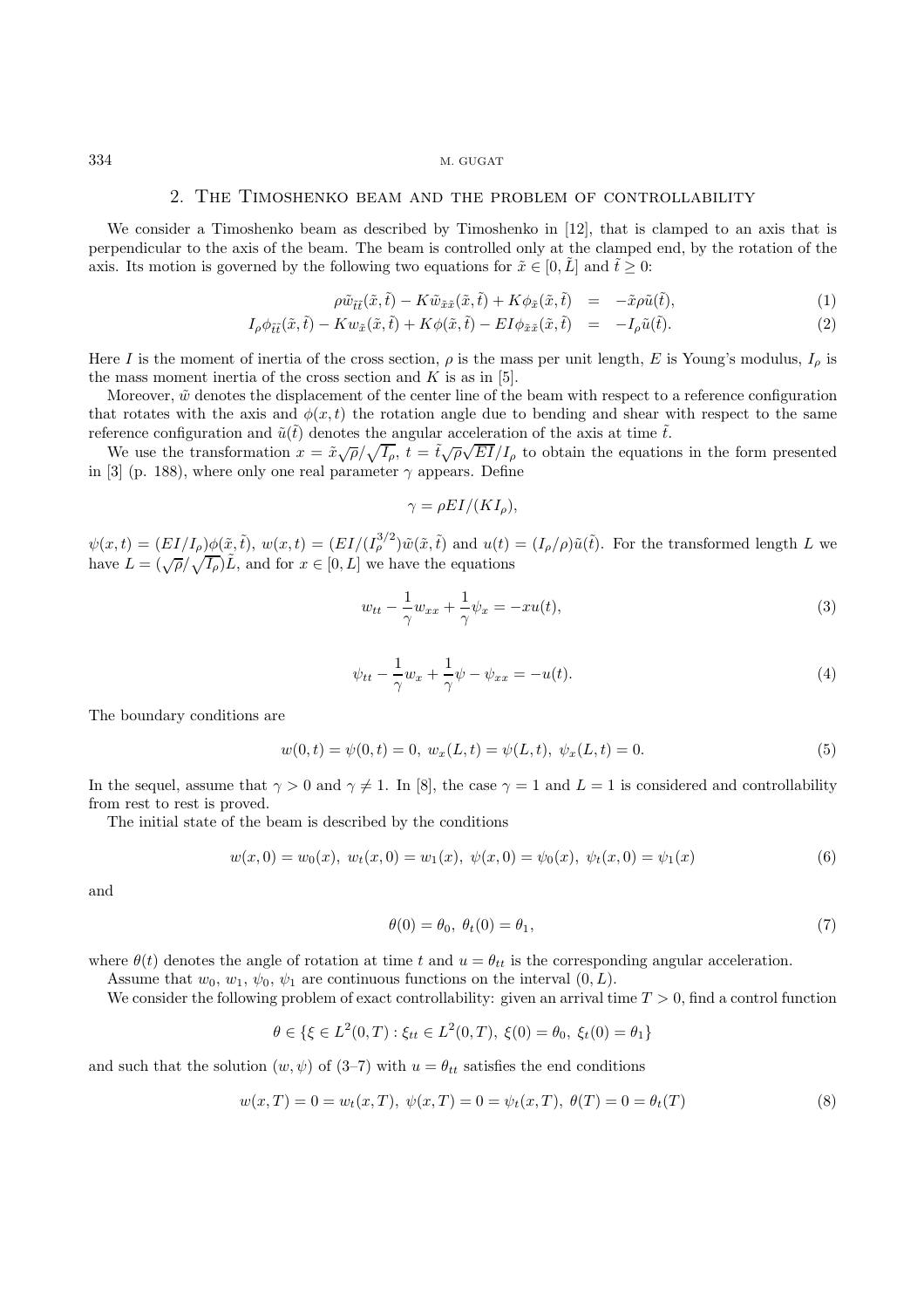# 3. The eigenvalues of an ordinary differential operator

We define the Hilbert space  $H = L^2(0, L) \times L^2(0, L)$  and the differential operator

$$
A(y,\varphi) = \left(-\frac{1}{\gamma}y'' + \frac{1}{\gamma}\varphi', \frac{1}{\gamma}\varphi - \varphi'' - \frac{1}{\gamma}y'\right)
$$

with the domain

$$
D(A) = \{(y, \varphi) \in H : y'', \varphi'' \in L^2, y(0) = 0 = \varphi(0), y'(L) = \varphi(L), \varphi'(L) = 0\}.
$$

Using the operator A, we can write the system  $(3, 4)$  in the form (with  $r_1(x, t) = -u(t)x$ )

$$
(w_{tt}(\cdot,t), \psi_{tt}(\cdot,t)) + A(w(\cdot,t), \psi(\cdot,t)) = (r_1(\cdot,t), -u(t)).
$$

**Theorem 1.** The operator A is self-adjoint in H and positive.

If  $\gamma > 1$  and  $L^2 \leq 2\gamma - 1$ , it satisfies the coerciveness inequality

$$
\langle (y,\varphi), A(y,\varphi) \rangle_H \ge \frac{1}{L^2 \gamma} \| (y,\varphi) \|_H^2 + \frac{1}{2\gamma} \int_0^L (y'-2\varphi)^2.
$$
 (9)

The resolvent is a Hilbert–Schmidt Operator. The eigenfunctions form a complete orthogonal system in H.

*Proof.* For  $(y, \varphi) \in D(A)$ ,  $(v, \alpha) \in \{(z, \xi) \in H : (z'', \xi'') \in H\}$  we have

$$
\langle (v, \alpha), A(y, \varphi) \rangle_H = \frac{1}{\gamma} \overline{v(0)} y'(0) + \overline{\alpha(0)} \varphi'(0) + \frac{1}{\gamma} \overline{(v'(L) - \alpha(L))} y(L) + \overline{\alpha'(L)} \varphi(L) + \langle A(v, \alpha), (y, \varphi) \rangle_H. \tag{10}
$$

For  $(v, \alpha) \in D(A)$ , this implies

$$
\langle (v, \alpha), A(y, \varphi) \rangle_H = \langle A(v, \alpha), (y, \varphi) \rangle_H.
$$

Thus the operator A is symmetric, hence  $D(A) \subset D(A^*)$ .

For  $(v, \alpha) \in D(A^*)$ , let  $(w, \beta) = A^*(v, \alpha) \in H$ . Then for all  $(y, \varphi) \in D(A)$ 

$$
\langle (w,\beta),(y,\varphi)\rangle_H = \langle (v,\alpha),A(y,\varphi)\rangle_H.
$$

Hence for all functions  $(y, \varphi) \in (C_c^{\infty})^2$ , we have

$$
\int_0^L w y = \int_0^L \left( -\frac{1}{\gamma} v y'' - \frac{1}{\gamma} \alpha y' \right)
$$

$$
\int_0^L \beta \varphi = \int_0^L \left( \frac{1}{\gamma} v \varphi' + \frac{1}{\gamma} \alpha \varphi - \alpha \varphi'' \right).
$$

Thus in the sense of distributions we have the equations

$$
w=-\frac{1}{\gamma}v''+\frac{1}{\gamma}\alpha', \ \beta=-\frac{1}{\gamma}v'-\alpha''+\frac{1}{\gamma}\alpha.
$$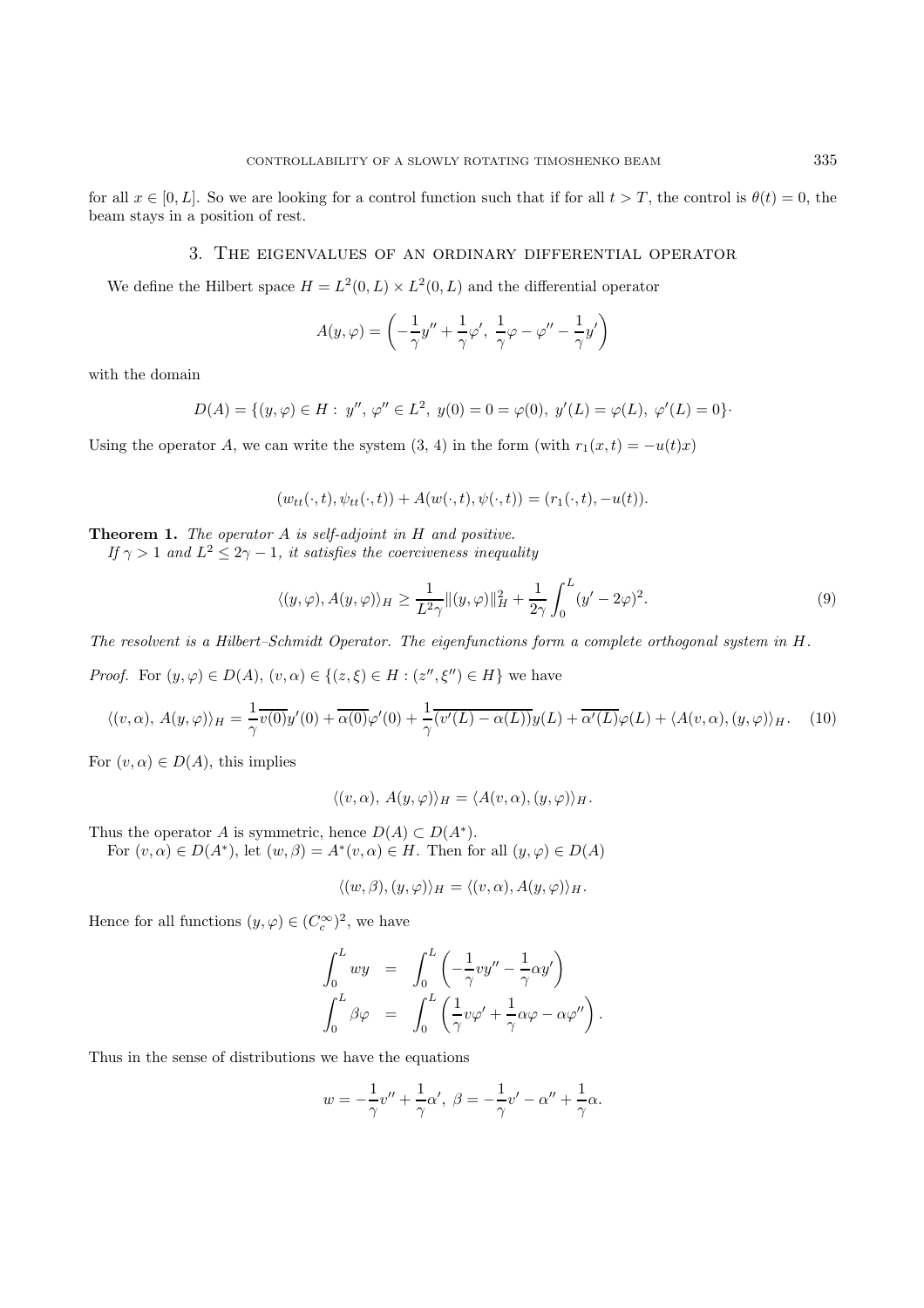So  $v'' - \alpha'$  is in  $L^2$ , hence  $v' - \alpha$  is also in  $L^2$  and  $\alpha'' = -\frac{1}{\gamma}(v' - \alpha) - \beta$  is in  $L^2$ , too.

Thus v'' is also in  $L^2$  and  $(v'', \alpha'') \in H$ . Now (10) implies that  $(v, \alpha) \in D(A)$ . So the operator A is self-adjoint.

For  $(y, \varphi) \in D(A)$ , we have

$$
\langle A(y,\varphi), (y,\varphi) \rangle_H = \int_0^L |\varphi'|^2 + \frac{1}{\gamma} \int_0^L |y' - \varphi|^2.
$$

If  $\gamma > 1$ , this implies that (9) holds, where the last inequality follows with the help of the Friedrichs inequality  $\int_0^L |f'|^2 \ge (2/L^2) \int_0^L |f|^2$  if  $f' \in L^2(0, L)$  and  $f(0) = 0$ .

The variation of constant formula shows that the resolvent of A is an integral operator with an  $L^2$ -kernel.  $\Box$ 

### 3.1. **The eigenvalue equation of the operator**

Consider the eigenvalue equation

$$
Az = \lambda z \tag{11}
$$

that is equivalent to the equations

$$
-\frac{1}{\gamma}y'' + \frac{1}{\gamma}\varphi' = \lambda y,\tag{12}
$$

$$
\frac{1}{\gamma}\varphi - \varphi'' - \frac{1}{\gamma}y' = \lambda\varphi.
$$
\n(13)

If  $\gamma > 1$  and  $L^2 \leq 2\gamma - 1$ , the coerciveness inequality (9) implies that all eigenvalues are greater than or equal to  $1/(L^2\gamma)$ .

**Lemma 1.** Assume that  $\gamma > 0$  and  $L > 0$  are such that

$$
2 + (\gamma + 1/\gamma)\cos\left(L\sqrt{1+1/\gamma}\right) - L\sqrt{1+1/\gamma}\sin\left(L\sqrt{1+1/\gamma}\right) \neq 0. \tag{14}
$$

Then the number  $1/\gamma$  cannot be an eigenvalue of the operator A.

*Proof.* Suppose that  $A(y, \varphi) = (y, \varphi)/\gamma$ . Then (13) yields  $\varphi'' = -y'/\gamma$  and (12) implies that  $y + y'' = \varphi'$ . This yields the equation

$$
y''' = \varphi'' - y' = -(1 + 1/\gamma)y'.
$$

So we have

$$
y(x) = A \sin\left(\sqrt{1 + 1/\gamma} x\right) + B \cos\left(\sqrt{1 + 1/\gamma} x\right) + C
$$

and

$$
\varphi'(x) = y(x) + y''(x) = -\frac{1}{\gamma}A\sin\left(\sqrt{1+1/\gamma}x\right) - \frac{1}{\gamma}B\cos\left(\sqrt{1+1/\gamma}x\right) + C.
$$

The boundary condition  $y(0) = 0$  yields  $C = -B$ . The boundary condition  $\varphi'(L) = 0$  yields the equation

$$
A\sin\left(\sqrt{1+1/\gamma}\,L\right) + B\cos\left(\sqrt{1+1/\gamma}\,L\right) = \gamma C = -\gamma B.
$$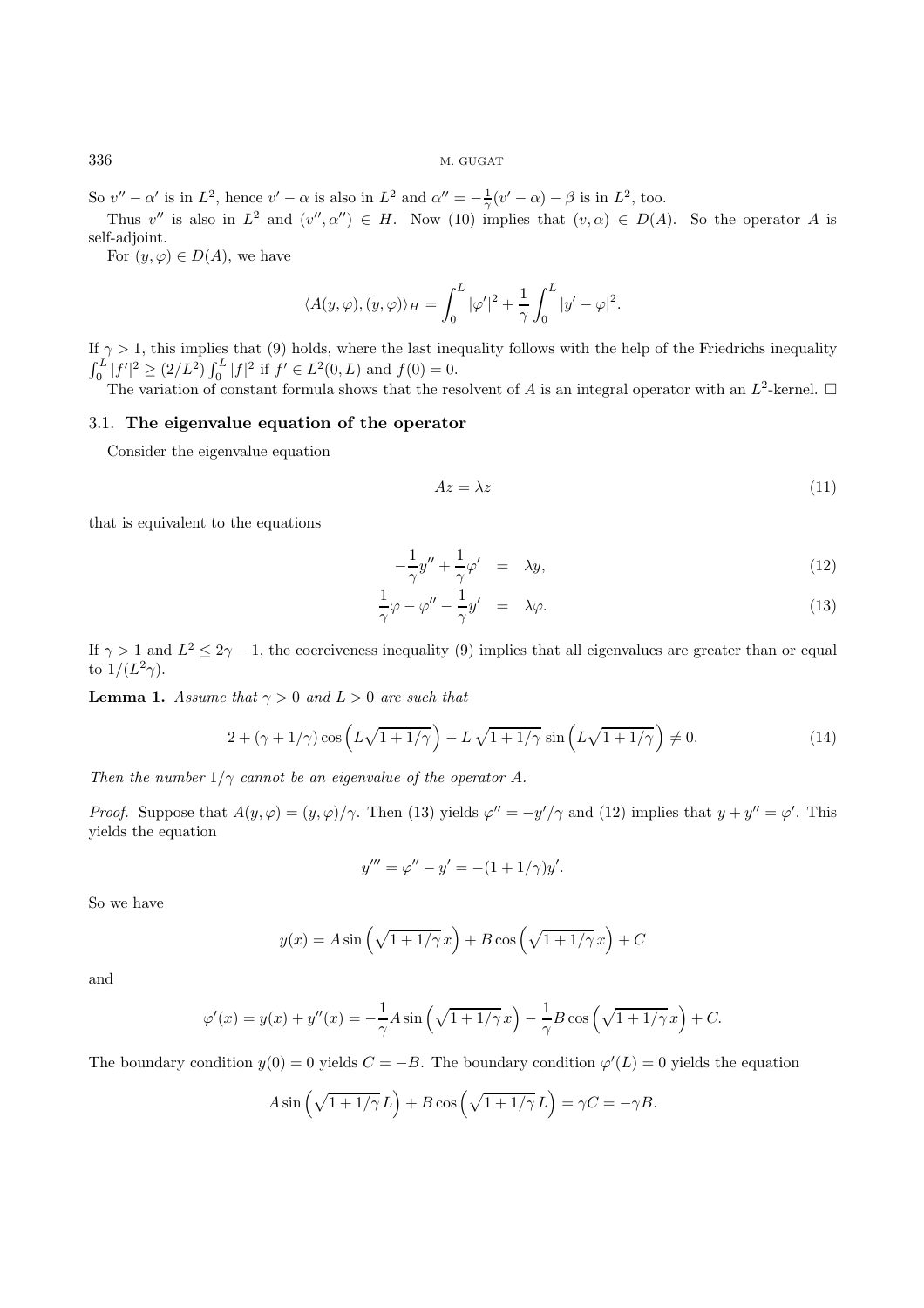We have

$$
\varphi(x) = \frac{1}{\gamma} \frac{A}{\sqrt{1 + 1/\gamma}} \cos\left(\sqrt{1 + 1/\gamma} x\right) - \frac{1}{\gamma} \frac{B}{\sqrt{1 + 1/\gamma}} \sin\left(\sqrt{1 + 1/\gamma} x\right) + Cx + D.
$$

The equation  $\varphi(0) = 0$  implies  $D\sqrt{1+1/\gamma} = -A/\gamma$ . The boundary condition  $y'(L) = \varphi(L)$  yields the condition

$$
A\cos\left(\sqrt{1+1/\gamma}L\right) - B\sin\left(\sqrt{1+1/\gamma}L\right) = D\sqrt{1+1/\gamma} + C\sqrt{1+1/\gamma}L = -A/\gamma - B\sqrt{1+1/\gamma}L.
$$

So A and B solve the following system of linear equations:

$$
A\sin\left(\sqrt{1+1/\gamma}L\right) + B\left[\cos\left(\sqrt{1+1/\gamma}L\right) + \gamma\right] = 0.
$$

$$
A\left[\cos\left(\sqrt{1+1/\gamma}L\right)+1/\gamma\right]+B\left[-\sin\left(\sqrt{1+1/\gamma}L\right)+\sqrt{1+1/\gamma}L\right]=0.
$$

If  $A = 0 = B$ , we have  $C = 0$  and  $D = 0$ , so  $y = 0 = \varphi$ . So we are looking for a nontrivial solution that can only exist if the determinant of the above system vanishes, which is the case if

$$
2 + (\gamma + 1/\gamma)\cos\left(\sqrt{1+1/\gamma}L\right) - \sqrt{1+1/\gamma}L\sin\left(\sqrt{1+1/\gamma}L\right) = 0.
$$

This contradicts our assumption.  $\Box$ 

Let a complex number  $\omega$  be given and define

$$
y(x) = -\omega \sin(\omega x),
$$
  

$$
\varphi(x) = (-\omega^2 + \gamma \lambda) \cos(\omega x).
$$

Then equation (12) holds and

$$
\frac{1}{\gamma}\varphi - \varphi'' - \frac{1}{\gamma}y' - \lambda\varphi = -(\omega^4 + \omega^2(-\lambda - \gamma\lambda) + \gamma\lambda^2 - \lambda)\cos(\omega x).
$$

Hence  $z = (y, \varphi)$  satisfies the eigenvalue equation (11) if

$$
\omega^4 + \omega^2(-\lambda)(1+\gamma) + \gamma\lambda^2 - \lambda = 0.
$$
\n(15)

Now let

$$
y(x) = \omega \cos(\omega x), \tag{16}
$$

$$
\varphi(x) = (-\omega^2 + \gamma \lambda) \sin(\omega x). \tag{17}
$$

Then equation (12) holds and

$$
\frac{1}{\gamma}\varphi - \varphi'' - \frac{1}{\gamma}y' - \lambda\varphi = -(\omega^4 + \omega^2(-\lambda - \gamma\lambda) + \gamma\lambda^2 - \lambda)\sin(\omega x).
$$

Hence  $z = (y, \varphi)$  as defined in (16, 17) satisfies the eigenvalue equation (11) if (15) holds.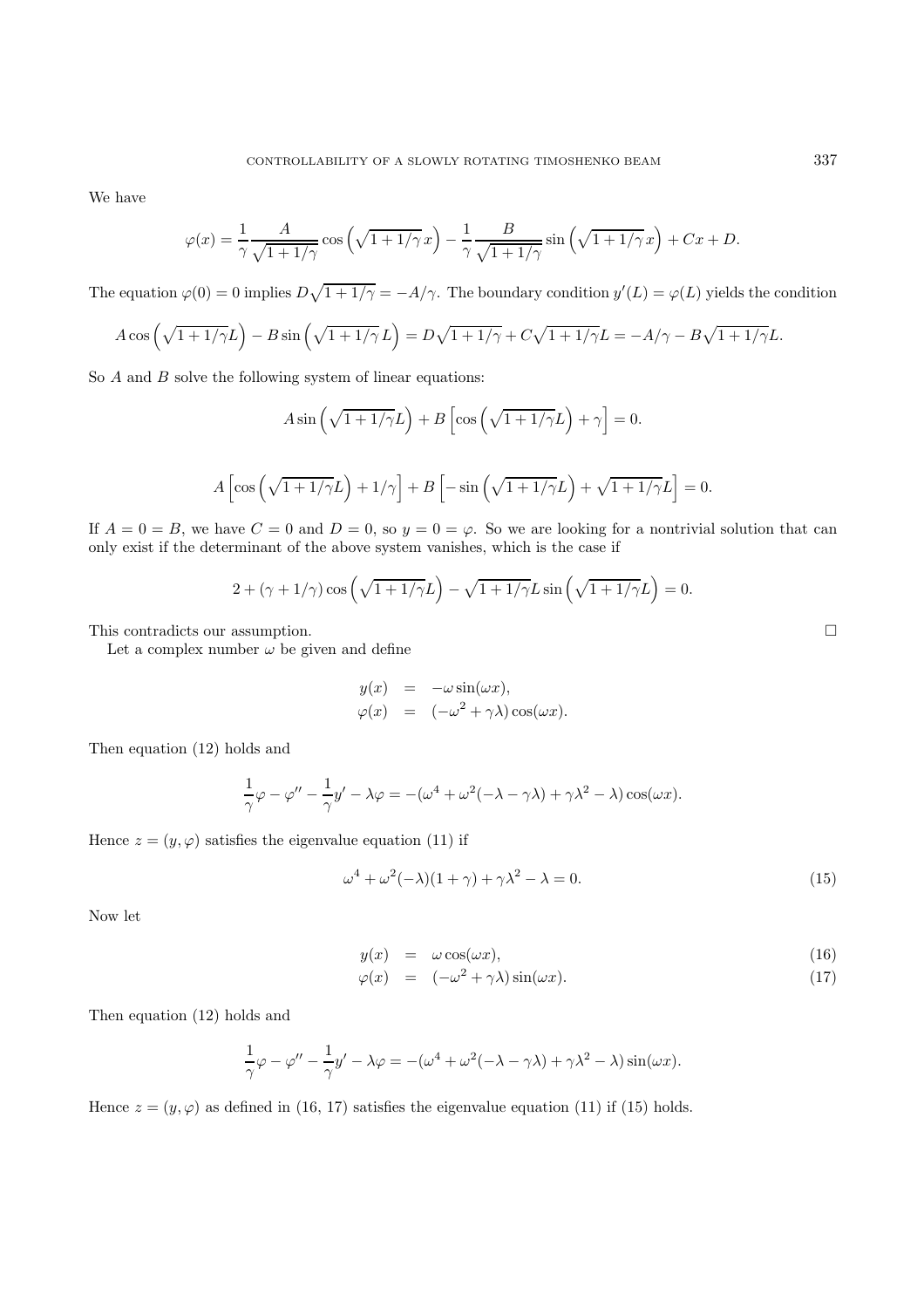# 3.2. **The roots of a polynomial**

For fixed  $\lambda \in \mathbb{R}$ , we consider the equation (15). Define

$$
\alpha(\lambda) = \lambda \frac{\gamma + 1}{2} + \sqrt{\lambda + \frac{\lambda^2}{4} (\gamma - 1)^2},
$$
  

$$
\beta(\lambda) = \lambda \frac{\gamma + 1}{2} - \sqrt{\lambda + \frac{\lambda^2}{4} (\gamma - 1)^2}.
$$

The solutions of (15) are  $\sqrt{\alpha(\lambda)}, -\sqrt{\alpha(\lambda)}, \sqrt{\beta(\lambda)}, -\sqrt{\beta(\lambda)}.$ For  $\lambda > 0$ , we have  $\alpha(\lambda) > 0$ . For  $\lambda > 1/\gamma$ , we have

$$
\beta(\lambda) = \frac{\lambda^2(\gamma+1)^2/4 - \lambda - \lambda^2(\gamma-1)^2/4}{\alpha(\lambda)} = (\lambda^2\gamma - \lambda)/\alpha(\lambda) > 0
$$

hence in this case, the four solutions of (15) are all real numbers.

For  $0 < \lambda < 1/\gamma$ , we have  $\alpha(\lambda) > 0$  and  $\beta(\lambda) < 0$  hence in this case  $\sqrt{\alpha(\lambda)}$  and  $-\sqrt{\alpha(\lambda)}$  are real numbers and the solutions  $i\sqrt{-\beta(\lambda)}, -i\sqrt{-\beta(\lambda)}$  are complex.

For  $\lambda = 1/\gamma$ , we have  $\beta(\lambda) = 0$ . Define

$$
\omega_1(\lambda) = \sqrt{\alpha(\lambda)}, \quad \omega_2(\lambda) = \sqrt{\beta(\lambda)}.
$$
\n(18)

If  $\lambda > 1/\gamma$ , we have  $\omega_1(\lambda) > 0$  and  $\omega_2(\lambda) > 0$ . For  $0 < \lambda \leq 1/\gamma$ , we have  $\omega_1(\lambda) > 0$  and  $i\omega_2(\lambda) = \sqrt{-\beta(\lambda)}$  is a real number. We have

$$
\omega_1(\lambda)^2 + \omega_2(\lambda)^2 = \alpha(\lambda) + \beta(\lambda) = \lambda(\gamma + 1)
$$
\n(19)

and

$$
\omega_1(\lambda)^2 \omega_2(\lambda)^2 = \alpha(\lambda)\beta(\lambda) = \gamma\lambda^2 - \lambda.
$$
\n(20)

Moreover, the following equation holds:

$$
(-\omega_1(\lambda)^2 + \gamma \lambda)(-\omega_2(\lambda)^2 + \gamma \lambda) = \omega_1(\lambda)^2 \omega_2(\lambda)^2 - \gamma \lambda(\omega_1(\lambda)^2 + \omega_2(\lambda)^2) + \gamma^2 \lambda^2 = -\lambda.
$$
 (21)

Finally, we have

$$
(-\omega_1(\lambda)^2 + \gamma \lambda)^2 + (-\omega_2(\lambda)^2 + \gamma \lambda)^2 = (-\omega_1(\lambda)^2 + \gamma \lambda - \omega_2(\lambda)^2 + \gamma \lambda)^2 - 2(-\omega_1(\lambda)^2 + \gamma \lambda)(-\omega_2(\lambda)^2 + \gamma \lambda)
$$
  
=  $(2\gamma\lambda - (\omega_1(\lambda)^2 + \omega_2(\lambda)^2))^2 + 2\lambda = (2\gamma\lambda - \lambda(\gamma + 1))^2 + 2\lambda$   
=  $2\lambda + (\gamma - 1)^2\lambda^2$ . (22)

## 3.3. **The boundary conditions**

Now we return to the eigenvalue equation (11). It has the general solution

$$
y(x) = C_1(-\omega_1(\lambda))\sin(\omega_1(\lambda)x) + C_2\omega_1(\lambda)\cos(\omega_1(\lambda)x)
$$
  
+C\_3(-\omega\_2(\lambda))\sin(\omega\_2(\lambda)x) + C\_4\omega\_2(\lambda)\cos(\omega\_2(\lambda)x)  

$$
\varphi(x) = C_1(-\omega_1^2(\lambda) + \gamma\lambda)\cos(\omega_1(\lambda)x) + C_2(-\omega_1^2(\lambda) + \gamma\lambda)\sin(\omega_1(\lambda)x)
$$
  
+C\_3(-\omega\_2^2(\lambda) + \gamma\lambda)\cos(\omega\_2(\lambda)x) + C\_4(-\omega\_2^2(\lambda) + \gamma\lambda)\sin(\omega\_2(\lambda)x).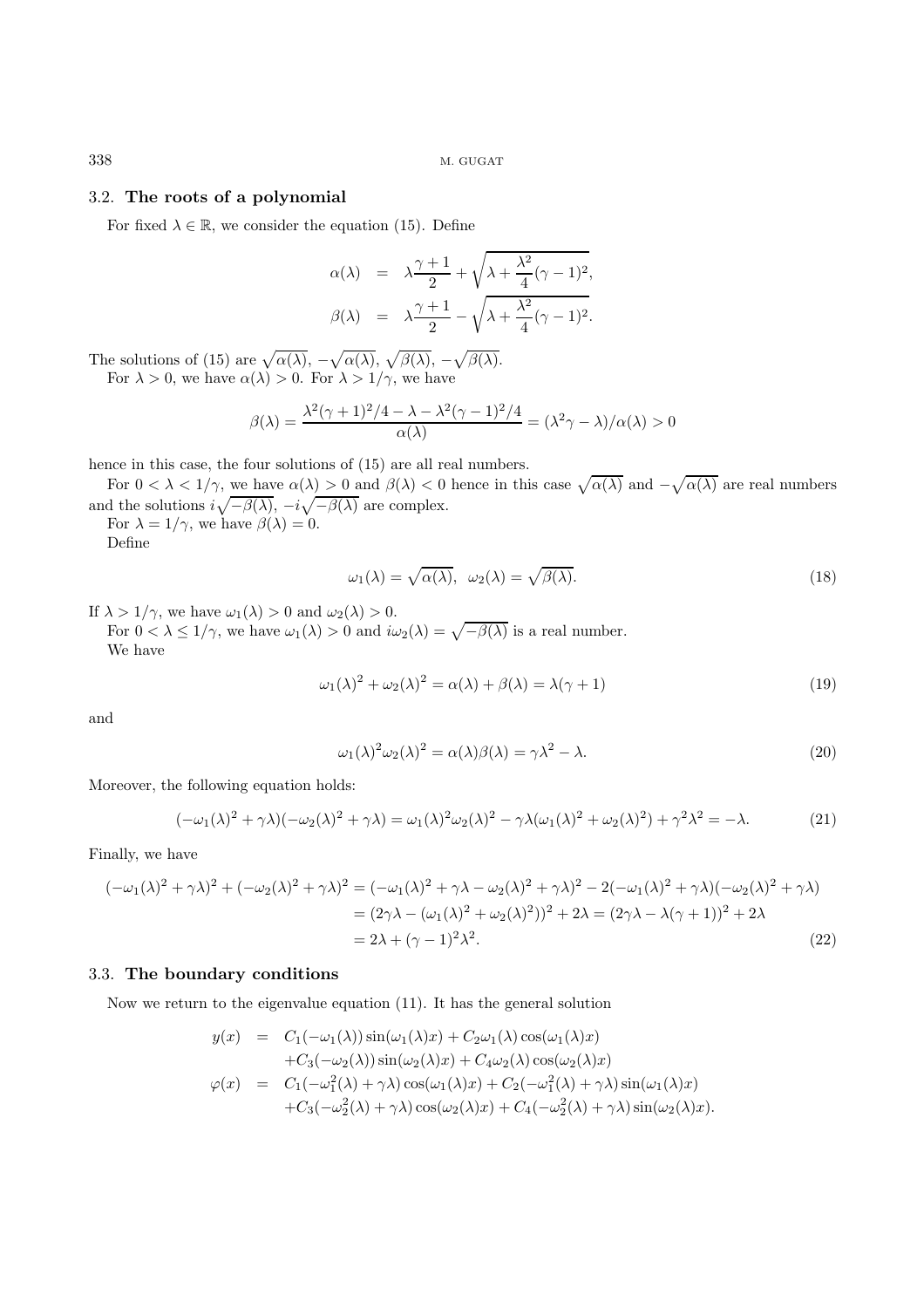The boundary condition  $y(0) = 0$  implies the equation

$$
C_2\omega_1(\lambda) + C_4\omega_2(\lambda) = 0.
$$

We have seen that for  $\lambda \neq 1/\gamma$ ,  $\omega_2(\lambda) \neq 0$ . In the sequel, we assume that (14) holds. Then Lemma 1 implies that  $\lambda \neq 1/\gamma$ .

So we have the equation

$$
C_4 = -(\omega_1(\lambda)/\omega_2(\lambda))C_2.
$$
\n(23)

The boundary condition  $\varphi(0) = 0$  implies the equation

$$
C_1(-\omega_1(\lambda)^2 + \gamma \lambda) + C_3(-\omega_2(\lambda)^2 + \gamma \lambda) = 0,
$$

hence  $C_3 = -((-\omega_1(\lambda)^2 + \gamma \lambda)/(-\omega_2(\lambda)^2 + \gamma \lambda))C_1$ . (Note that (21) implies that  $-\omega_2(\lambda)^2 + \gamma \lambda \neq 0$ .) We have

$$
\varphi'(x) = C_1(-\omega_1(\lambda)^2 + \gamma \lambda)(-\omega_1(\lambda))\sin(\omega_1(\lambda)x) + C_2(-\omega_1(\lambda)^2 + \gamma \lambda)(\omega_1(\lambda))\cos(\omega_1(\lambda)x) + C_3(-\omega_2(\lambda)^2 + \gamma \lambda)(-\omega_2(\lambda))\sin(\omega_2(\lambda)x) + C_4(-\omega_2(\lambda)^2 + \gamma \lambda)(\omega_2(\lambda))\cos(\omega_2(\lambda)x).
$$
\n(24)

Hence the following equation holds:

$$
0 = \varphi'(L) = C_1[(-\omega_1(\lambda)^2 + \gamma \lambda)(-\omega_1(\lambda))\sin(\omega_1(\lambda)L) + (-\omega_1(\lambda)^2 + \gamma \lambda)\omega_2(\lambda)\sin(\omega_2(\lambda)L)]
$$
  
+ 
$$
C_2[(-\omega_1(\lambda)^2 + \gamma \lambda)(\omega_1(\lambda))\cos(\omega_1(\lambda)L) + (-\omega_2(\lambda)^2 + \gamma \lambda)(-\omega_1(\lambda))\cos(\omega_2(\lambda)L)]
$$
  
= 
$$
C_1(-\omega_1(\lambda)^2 + \gamma \lambda)[-\omega_1(\lambda)\sin(\omega_1(\lambda)L) + \omega_2(\lambda)\sin(\omega_2(\lambda)L)]
$$
  
+ 
$$
C_2\omega_1(\lambda)[(-\omega_1(\lambda)^2 + \gamma \lambda)\cos(\omega_1(\lambda)L) - (-\omega_2(\lambda)^2 + \gamma \lambda)\cos(\omega_2(\lambda)L)].
$$
 (25)

The derivative of the function  $y$  is given by the equation

$$
y'(x) = C_1(-\omega_1^2(\lambda))\cos(\omega_1(\lambda)x) + C_2(-\omega_1^2(\lambda))\sin(\omega_1(\lambda)x) + C_3(-\omega_2^2(\lambda))\cos(\omega_2(\lambda)x) + C_4(-\omega_2^2(\lambda))\sin(\omega_2(\lambda)x).
$$

Moreover, the boundary conditions imply that

$$
0 = \varphi(L) - y'(L) = C_1 \gamma \lambda \cos(\omega_1(\lambda)L) + C_2 \gamma \lambda \sin(\omega_1(\lambda)L) + C_3 \gamma \lambda \cos(\omega_2(\lambda)L) + C_4 \gamma \lambda \sin(\omega_2(\lambda)L).
$$

Hence the following equation holds.

$$
0 = C_1 \cos(\omega_1(\lambda)L) + C_2 \sin(\omega_1(\lambda)L) + C_3 \cos(\omega_2(\lambda)L) + C_4 \sin(\omega_2(\lambda)L)
$$
  
= 
$$
C_1 \left[ \cos(\omega_1(\lambda)L) - \frac{-\omega_1(\lambda)^2 + \gamma \lambda}{-\omega_2(\lambda)^2 + \gamma \lambda} \cos(\omega_2(\lambda)L) \right] + C_2 \left[ \sin(\omega_1(\lambda)L) - \frac{\omega_1(\lambda)}{\omega_2(\lambda)} \sin(\omega_2(\lambda)L) \right].
$$

Thus we have

$$
0 = C_1[\omega_2(\lambda)(-\omega_2(\lambda)^2 + \gamma \lambda)\cos(\omega_1(\lambda)L) - (-\omega_1(\lambda)^2 + \gamma \lambda)\omega_2(\lambda)\cos(\omega_2(\lambda)L)]
$$
  
+ 
$$
C_2[\omega_2(\lambda)(-\omega_2(\lambda)^2 + \gamma \lambda)\sin(\omega_1(\lambda)L) - (-\omega_2(\lambda)^2 + \gamma \lambda)\omega_1(\lambda)\sin(\omega_2(\lambda)L)].
$$
 (26)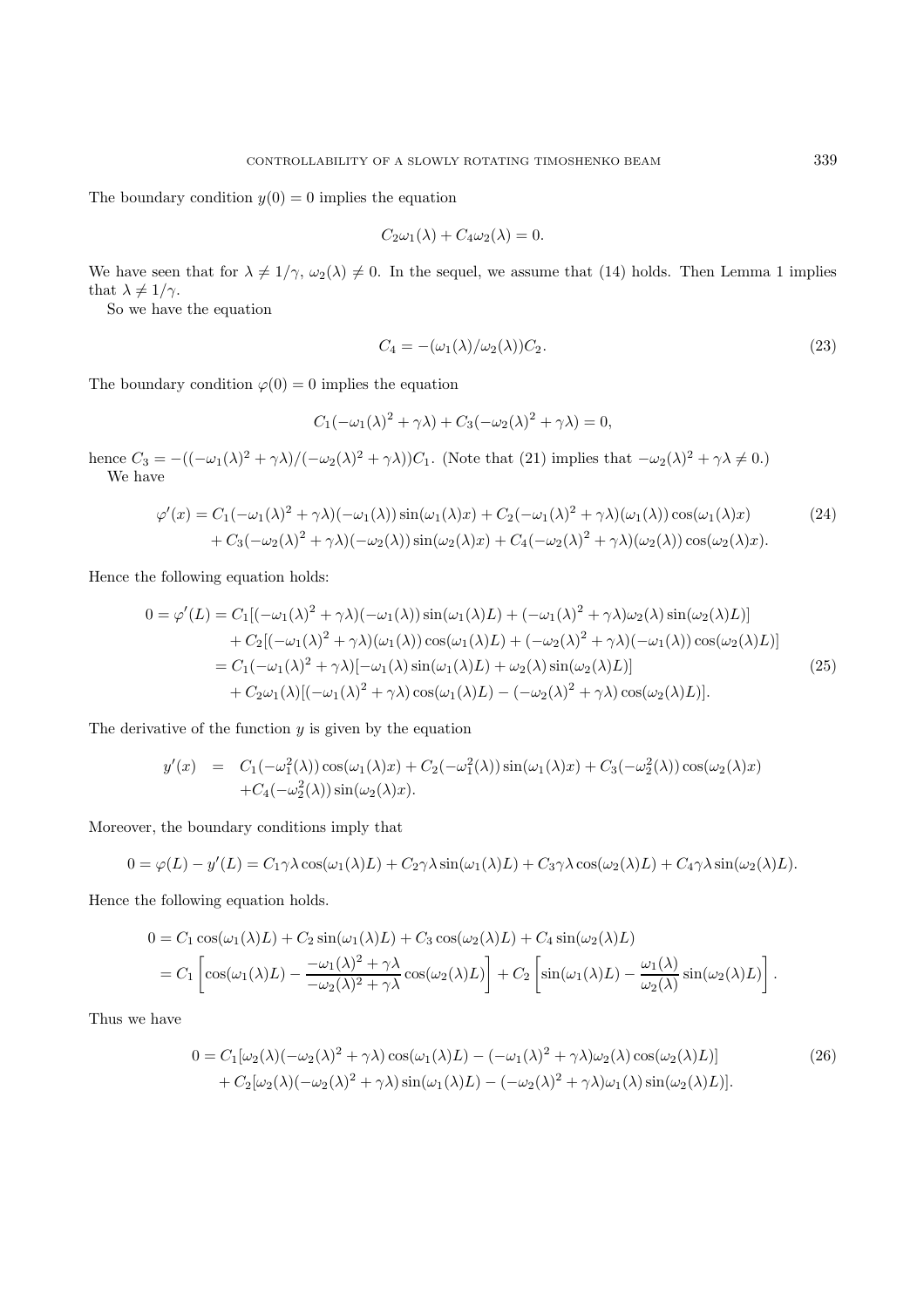We are looking for a nonzero solution  $(C_1, C_2, C_3, C_4)$  and  $(25)$  and  $(26)$  imply that it can only exist if the vectors

$$
((-\omega_1(\lambda)^2 + \gamma \lambda)[-\omega_1(\lambda)\sin(\omega_1(\lambda)L) + \omega_2(\lambda)\sin(\omega_2(\lambda)L)],
$$

$$
\omega_1(\lambda)[(-\omega_1(\lambda)^2 + \gamma \lambda)\cos(\omega_1(\lambda)L) - (-\omega_2(\lambda)^2 + \gamma \lambda)\cos(\omega_2(\lambda)L)])
$$

and

$$
(\omega_2(\lambda)[(-\omega_2(\lambda)^2 + \gamma \lambda)\cos(\omega_1(\lambda)L) - (-\omega_1(\lambda)^2 + \gamma \lambda)\cos(\omega_2(\lambda)L)],
$$

$$
(-\omega_2(\lambda)^2 + \gamma \lambda)[\omega_2(\lambda)\sin(\omega_1(\lambda)L) - \omega_1(\lambda)\sin(\omega_2(\lambda)L)]
$$

are linearly dependent.

**Lemma 2.** All the eigenvalues of the operator A are simple, that is the space generated by the corresponding eigenfunctions has dimension 1.

*Proof.* For an eigenvalue  $\lambda$ , the above vectors are linearly dependent. To show the assertion, we show that these vectors cannot both be the zero vector. Suppose that both vectors equal zero, then

$$
\omega_1(\lambda) \sin(\omega_1(\lambda)L) = \omega_2(\lambda) \sin(\omega_2(\lambda)L), \n\omega_2(\lambda) \sin(\omega_1(\lambda)L) = \omega_1(\lambda) \sin(\omega_2(\lambda)L)
$$

hence  $0 = (\omega_1(\lambda)^2 - \omega_2(\lambda)^2) \sin(\omega_1(\lambda)L)$  and since  $(\omega_1(\lambda)^2 - \omega_2(\lambda)^2) \neq 0$  this implies that  $\sin(\omega_1(\lambda)L) = 0$ . Analogously, we can show that  $cos(\omega_1(\lambda)L) = 0$ , which is a contradiction.

#### 3.4. **The spectral equation**

So for the eigenvalues of the operator A that are unequal to  $1/\gamma$ , we obtain the spectral equation

$$
0 = (-\omega_1(\lambda)^2 + \gamma \lambda)[-\omega_1(\lambda)\sin(\omega_1(\lambda)L) + \omega_2(\lambda)\sin(\omega_2(\lambda)L)]
$$
  
 
$$
\times (-\omega_2(\lambda)^2 + \gamma \lambda)[\omega_2(\lambda)\sin(\omega_1(\lambda)L) - \omega_1(\lambda)\sin(\omega_2(\lambda)L)]
$$
  
 
$$
-\omega_1(\lambda)[(-\omega_1(\lambda)^2 + \gamma \lambda)\cos(\omega_1(\lambda)L) - (-\omega_2(\lambda)^2 + \gamma \lambda)\cos(\omega_2(\lambda)L)]
$$
  
 
$$
\times \omega_2(\lambda)[(-\omega_2(\lambda)^2 + \gamma \lambda)\cos(\omega_1(\lambda)L) - (-\omega_1(\lambda)^2 + \gamma \lambda)\cos(\omega_2(\lambda)L)].
$$

The equation can be written in the simpler form

$$
0 = (-\omega_1(\lambda)^2 + \gamma \lambda)(-\omega_2(\lambda)^2 + \gamma \lambda)[-\omega_1(\lambda)\omega_2(\lambda)(\sin^2(\omega_1(\lambda)L) + \sin^2(\omega_2(\lambda)L))
$$
  
+  $(\omega_1(\lambda)^2 + \omega_2(\lambda)^2)\sin(\omega_1(\lambda)L)\sin(\omega_2(\lambda)L)]$   
-  $\omega_1(\lambda)\omega_2(\lambda)[(-\omega_1(\lambda)^2 + \gamma \lambda)(-\omega_2(\lambda)^2 + \gamma \lambda)(\cos^2(\omega_1(\lambda)L) + \cos^2(\omega_2(\lambda)L))$   
-  $((-\omega_1(\lambda)^2 + \gamma \lambda)^2 + (-\omega_2(\lambda)^2 + \gamma \lambda)^2)\cos(\omega_1(\lambda)L)\cos(\omega_2(\lambda)L)].$ 

Further simplification yields the form

$$
0 = (-\omega_1(\lambda)^2 + \gamma \lambda)(-\omega_2(\lambda)^2 + \gamma \lambda)(-\omega_1(\lambda)\omega_2(\lambda))
$$
  
 
$$
\times (\sin^2(\omega_1(\lambda)L) + \cos^2(\omega_1(\lambda)L) + \sin^2(\omega_2(\lambda)L) + \cos^2(\omega_2(\lambda)L))
$$
  
 
$$
+ (-\omega_1(\lambda)^2 + \gamma \lambda)(-\omega_2(\lambda)^2 + \gamma \lambda)(\omega_1(\lambda)^2 + \omega_2(\lambda)^2) \sin(\omega_1(\lambda)L) \sin(\omega_2(\lambda)L)
$$
  
 
$$
+ \omega_1(\lambda)\omega_2(\lambda)((-\omega_1(\lambda)^2 + \gamma \lambda)^2 + (-\omega_2(\lambda)^2 + \gamma \lambda)^2) \cos(\omega_1(\lambda)L) \cos(\omega_2(\lambda)L).
$$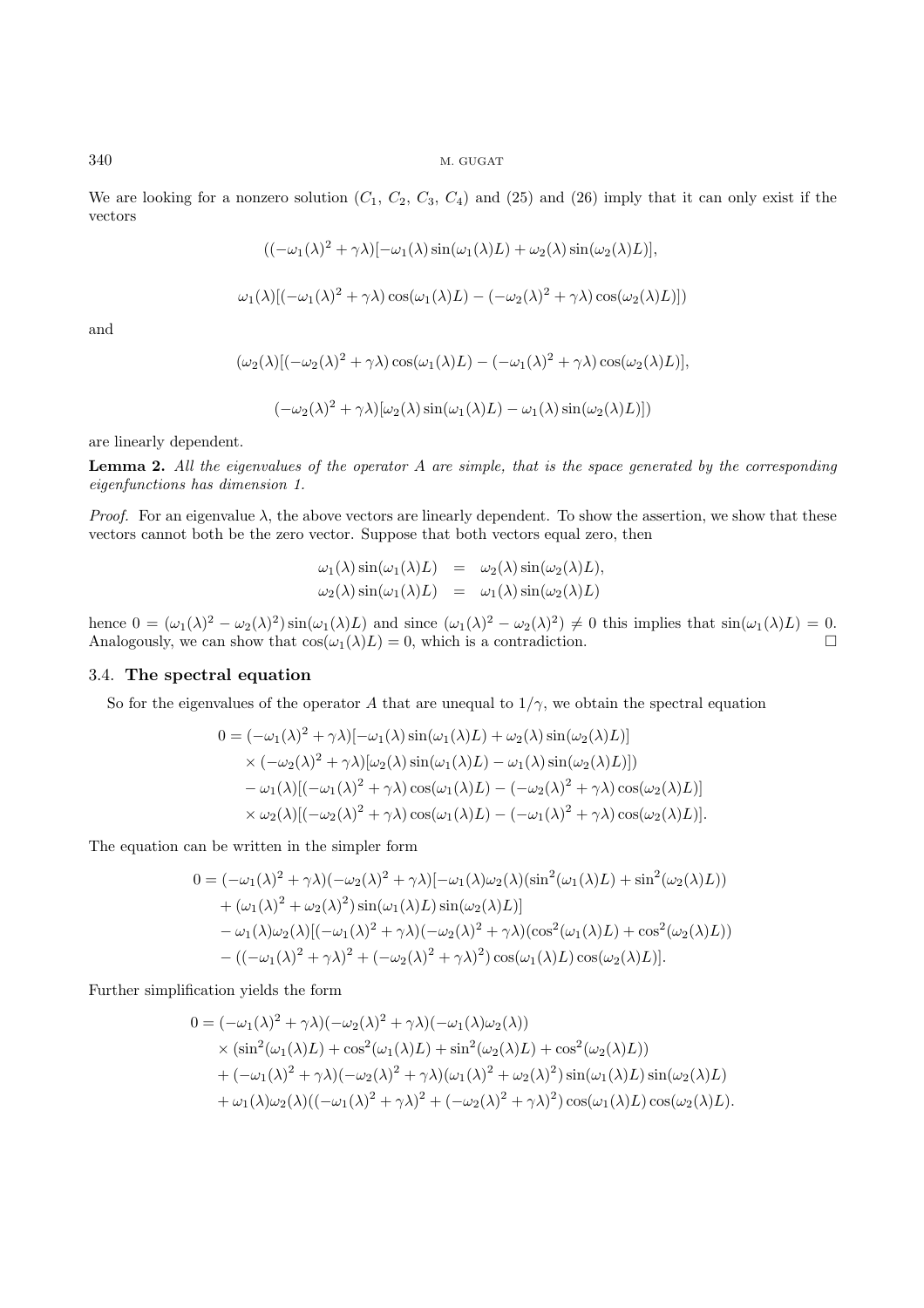Using (19–22), this can be written in the form

$$
0 = -\lambda \left( -\sqrt{\gamma \lambda^2 - \lambda} \right) 2 + (-\lambda)\lambda(\gamma + 1) \sin(\omega_1(\lambda)L) \sin(\omega_2(\lambda)L) + \sqrt{\gamma \lambda^2 - \lambda} (2\lambda + (\gamma - 1)^2 \lambda^2) \cos(\omega_1(\lambda)L) \cos(\omega_2(\lambda)L).
$$

Dividing by  $\lambda^2 \sqrt{\gamma \lambda^2 - \lambda}$  yields the spectral equation

$$
0 = (\gamma - 1)^2 \cos(\omega_1(\lambda)L) \cos(\omega_2(\lambda)L) + \frac{2}{\lambda} (1 + \cos(\omega_1(\lambda)L) \cos(\omega_2(\lambda)L))
$$
  

$$
- \frac{\gamma + 1}{\sqrt{\gamma \lambda^2 - \lambda}} \sin(\omega_1(\lambda)L) \sin(\omega_2(\lambda)L).
$$
 (27)

## 3.5. **The asymptotic behaviour of the eigenvalues**

Define

$$
\delta(\lambda) = \frac{2}{(\gamma - 1)^2 \lambda} \left[ 1 + \cos(\omega_1(\lambda)L) \cos(\omega_2(\lambda)L) \right] - \frac{\gamma + 1}{(\gamma - 1)^2} \frac{1}{\sqrt{\gamma \lambda^2 - \lambda}} \sin(\omega_1(\lambda)L) \sin(\omega_2(\lambda)L). \tag{28}
$$

Since we have assumed that  $\gamma \neq 1$ , the function  $\delta$  is well-defined for  $\lambda > 0$ ,  $\lambda \neq 1/\gamma$ .

We have seen that the eigenvalues of the operator A unequal to  $1/\gamma$  are the solutions of the equation

$$
0 = \cos(\omega_1(\lambda)L)\cos(\omega_2(\lambda)L) + \delta(\lambda),\tag{29}
$$

where  $\omega_1(\lambda)$  and  $\omega_2(\lambda)$  are defined in (18).

The definition of  $\delta(\lambda)$  implies that for  $\lambda > 1/\gamma$ ,

$$
|\delta(\lambda)| \le \frac{1}{(\gamma - 1)^2} \left( \frac{4}{\lambda} + \frac{\gamma + 1}{\sqrt{\gamma \lambda^2 - \lambda}} \right). \tag{30}
$$

Hence for  $\lambda$  sufficiently large, we have  $\delta(\lambda) \in [-1, 1]$  and it is easy to show that the following statement holds: if the equation

$$
0 = \cos(\omega_1(\lambda)L)\cos(\omega_2(\lambda)L) + \delta(\lambda)
$$

is valid, then  $|\cos(\omega_1(\lambda))L| \leq \sqrt{|\delta(\lambda)|}$  or  $|\cos(\omega_2(\lambda))L| \leq \sqrt{|\delta(\lambda)|}$ , which implies that

$$
L\omega_1(\lambda) \in \left[j\pi + \arccos\left(\sqrt{|\delta(\lambda)|}\right), j\pi + \arccos\left(-\sqrt{|\delta(\lambda)|}\right)\right]
$$

for some  $j \in \mathbb{N}$  or

$$
L\omega_2(\lambda) \in \left[k\pi + \arccos\left(\sqrt{|\delta(\lambda)|}\right), k\pi + \arccos\left(-\sqrt{|\delta(\lambda)|}\right)\right]
$$

for some  $k \in \mathbb{N}$ . Define

$$
\varepsilon(\lambda) = \pi/2 - \arccos\left(\sqrt{|\delta(\lambda)|}\right).
$$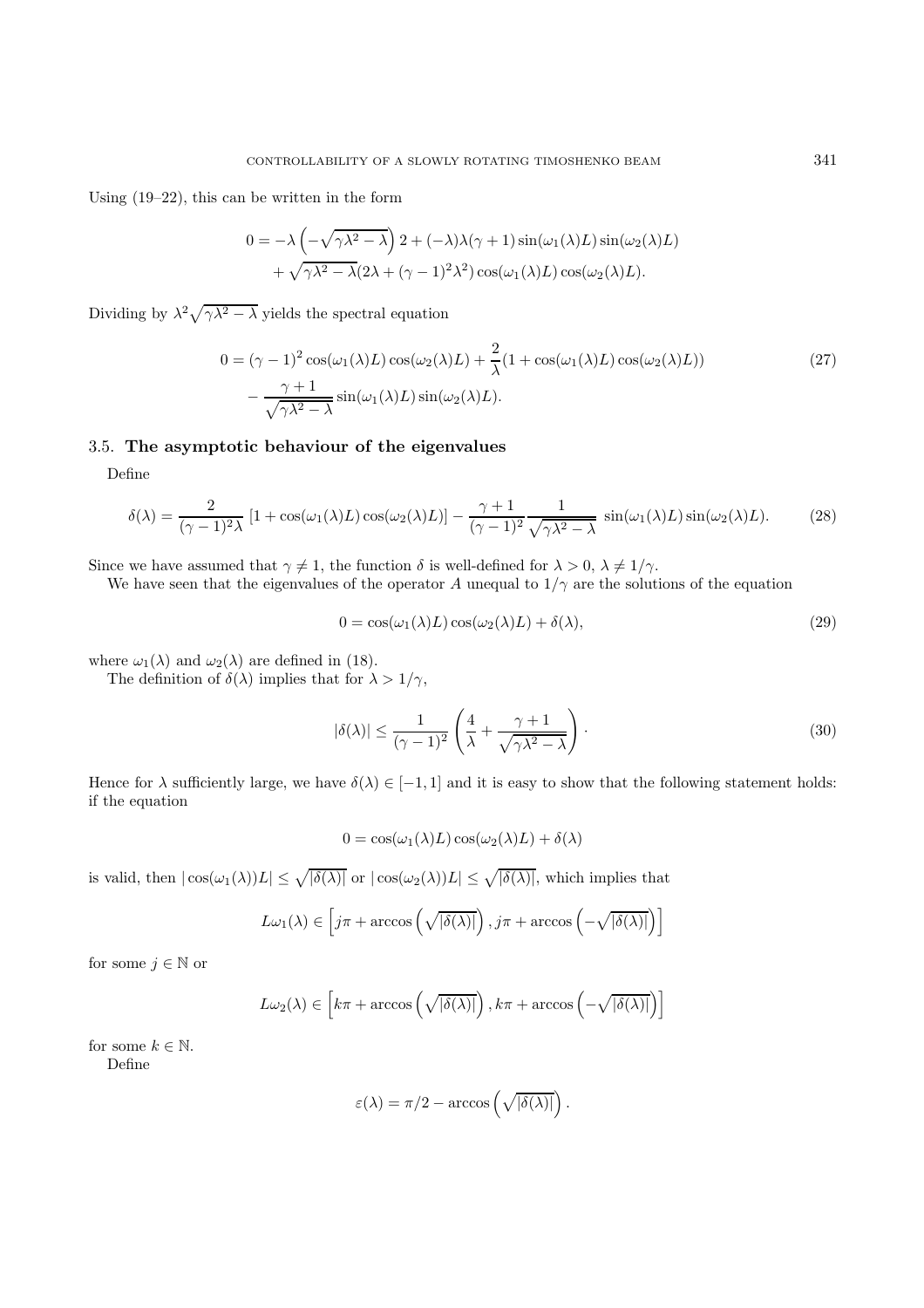Note that  $\varepsilon(\lambda) = \arcsin\left(\sqrt{|\delta(\lambda)|}\right) = \arccos\left(-\sqrt{|\delta(\lambda)|}\right) - \pi/2$ , that  $\lim_{\lambda \to \infty} \varepsilon(\lambda) = 0$  and that we have

$$
L\omega_1(\lambda) \in [j\pi + \pi/2 - \varepsilon(\lambda), j\pi + \pi/2 + \varepsilon(\lambda)]
$$

for some  $j \in \mathbb{N}$  or

$$
L\omega_2(\lambda) \in [k\pi + \pi/2 - \varepsilon(\lambda), k\pi + \pi/2 + \varepsilon(\lambda)]
$$

for some  $k \in \mathbb{N}$ .

some  $\kappa \in \mathbb{N}$ .<br>There exists a constant  $C > 0$  such that  $\varepsilon(\lambda) \leq C/\sqrt{\lambda}$  for  $\lambda$  sufficiently large. In fact, for  $\lambda \geq 2/\gamma$  we have  $\gamma \lambda^2 - \lambda \geq (\gamma/2) \lambda^2$  and thus

$$
\varepsilon(\lambda) \leq \frac{\pi}{2} \sqrt{|\delta(\lambda)|} \leq \frac{\pi}{2} \frac{1}{|\gamma - 1|} \sqrt{\frac{4}{\lambda} + \frac{\gamma + 1}{\sqrt{(\gamma/2) \lambda^2}}}
$$

hence we can choose the constant as

$$
C = \frac{\pi}{2} \sqrt{\frac{4}{(\gamma - 1)^2} + \frac{\gamma + 1}{(\gamma - 1)^2 \sqrt{(\gamma / 2)}}}.
$$

This implies that we have

$$
L\omega_1(\lambda) \in [j\pi + \pi/2 - C/\sqrt{\lambda}, j\pi + \pi/2 + C/\sqrt{\lambda}]
$$

for some  $j \in \mathbb{N}$  or

$$
L\omega_2(\lambda) \in \left[k\pi + \pi/2 - C/\sqrt{\lambda}, k\pi + \pi/2 + C/\sqrt{\lambda}\right]
$$

for some  $k \in \mathbb{N}$ .

**Lemma 3.** Let  $D = 1/|\gamma - 1|$ . If  $\gamma > 1$ , for all  $\lambda > 1/\gamma$  we have

$$
\omega_1(\lambda) \in \left(\sqrt{\gamma\lambda}, \sqrt{\gamma\lambda} + D/\sqrt{\gamma\lambda}\right),\tag{31}
$$

$$
\omega_2(\lambda) \in \left(\sqrt{\lambda} - D/\sqrt{\lambda}, \sqrt{\lambda}\right). \tag{32}
$$

If  $\gamma \in (0, 1)$ , for all  $\lambda > 1/\gamma$  we have

$$
\omega_1(\lambda) \in \left(\sqrt{\lambda}, \sqrt{\lambda} + D/\sqrt{\lambda}\right),\tag{33}
$$

$$
\omega_2(\lambda) \in \left(\sqrt{\gamma\lambda} - D/\sqrt{\gamma\lambda}, \sqrt{\gamma\lambda}\right). \tag{34}
$$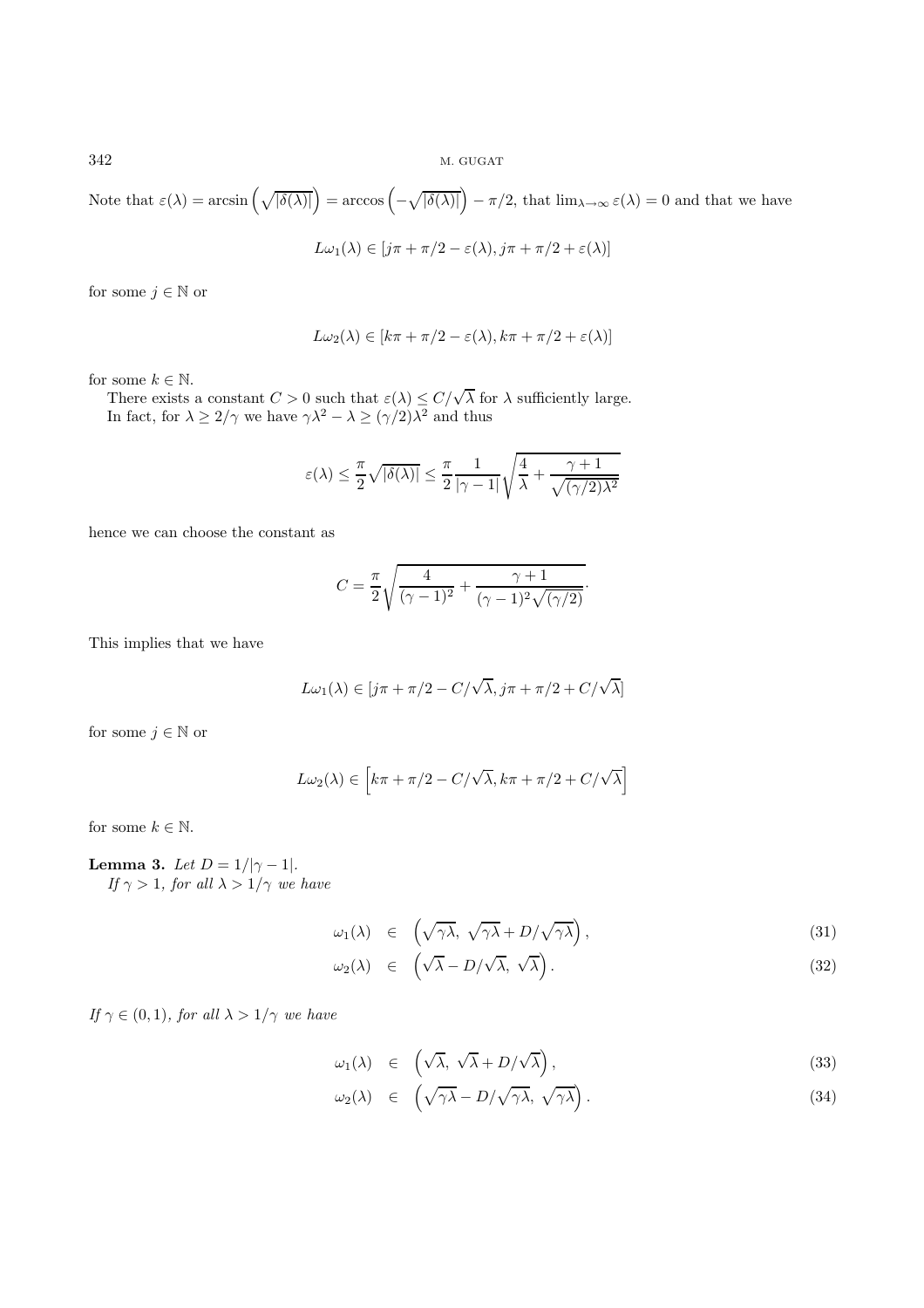*Proof.* If  $\gamma > 1$ , we have the equalities

$$
\omega_1(\lambda) - \sqrt{\gamma \lambda} = \frac{(\omega_1(\lambda) - \sqrt{\gamma \lambda})(\omega_1(\lambda) + \sqrt{\gamma \lambda})}{\omega_1(\lambda) + \sqrt{\gamma \lambda}} = \frac{\alpha(\lambda) - \gamma \lambda}{\omega_1(\lambda) + \sqrt{\gamma \lambda}}
$$

$$
= \frac{\sqrt{\lambda + \lambda^2 (\gamma - 1)^2/4} - \lambda (\gamma - 1)/2}{\omega_1(\lambda) + \sqrt{\gamma \lambda}}
$$

$$
= \frac{\lambda^2 (\gamma - 1)^2/4 + \lambda - \lambda^2 (\gamma - 1)^2/4}{(\omega_1(\lambda) + \sqrt{\gamma \lambda})(\sqrt{\lambda + \lambda^2 (\gamma - 1)^2/4} + \lambda (\gamma - 1)/2)}
$$

$$
= \frac{1}{(\omega_1(\lambda) + \sqrt{\gamma \lambda})((\gamma - 1)/2 + \sqrt{1/\lambda + (\gamma - 1)^2/4})}.
$$

Hence  $\omega_1(\lambda) > \sqrt{\gamma \lambda}$  and the assertion for  $\omega_1$  follows.

Analogously we can show that

$$
\omega_2(\lambda) - \sqrt{\lambda} = \frac{\beta(\lambda) - \lambda}{\omega_2(\lambda) + \sqrt{\lambda}} = \frac{-1}{(\omega_2(\lambda) + \sqrt{\lambda})((\gamma - 1)/2 + \sqrt{1/\lambda + (\gamma - 1)^2/4})}.
$$

Thus  $\omega_2(\lambda) < \sqrt{\lambda}$  and the assertion for  $\omega_2$  follows.

The proof for the case  $\gamma \in (0,1)$  works analogously.

Lemma 3 implies that for every eigenvalue  $\lambda$  of the operator A that is sufficiently large we have

$$
L\sqrt{\gamma\lambda} \in \left[j\pi + \pi/2 - (C + LD)/\sqrt{\gamma\lambda}, j\pi + \pi/2 + (C + LD)/\sqrt{\gamma\lambda}\right]
$$

for some  $j \in \mathbb{N}$  or

$$
L\sqrt{\lambda} \in \left[k\pi + \pi/2 - (C + LD)/\sqrt{\lambda}, k\pi + \pi/2 + (C + LD)/\sqrt{\lambda}\right]
$$

for some  $k \in \mathbb{N}$ .

For  $k \in \mathbb{N}$ ,  $t > 0$  define  $a_k = k\pi + \pi/2$ ,  $b_k(t) = \sqrt{a_k^2/(L^2)}$  $\sqrt{ }$  $t) - 4(C + LD)/(Lt), c_k(t) =$  $a_k^2/(L^2t) + 4(C + LD)/(Lt).$ 

**Lemma 4.** There exist  $k_0 \in \mathbb{N}$  and  $\lambda_0 > 0$  such that all the square roots of the eigenvalues of the operator A that are greater than  $\lambda_0$  are contained in the intervals

$$
I_k = \left[\frac{a_k/(L\sqrt{\gamma}) + b_k(\gamma)}{2}, \frac{a_k/(L\sqrt{\gamma}) + c_k(\gamma)}{2}\right],
$$
  

$$
J_k = \left[\frac{a_k/L + b_k(1)}{2}, \frac{a_k/L + c_k(1)}{2}\right]
$$

for  $k \geq k_0$ .

*Proof.* If  $\lambda$  is sufficiently large, the inequality  $L\sqrt{\gamma\lambda} \ge a_k - (C + LD)/\sqrt{\gamma\lambda}$  implies that

$$
\left(\sqrt{\lambda}\right)^2 - a_k\sqrt{\lambda}/\left(L\sqrt{\gamma}\right) + (C + LD)/(L\gamma) \ge 0,
$$

hence

$$
\sqrt{\lambda} \ge \left( a_k/\left(L\sqrt{\gamma}\right) + \sqrt{a_k^2/(L^2\gamma) - 4(C + LD)/(L\gamma)} \right)/2.
$$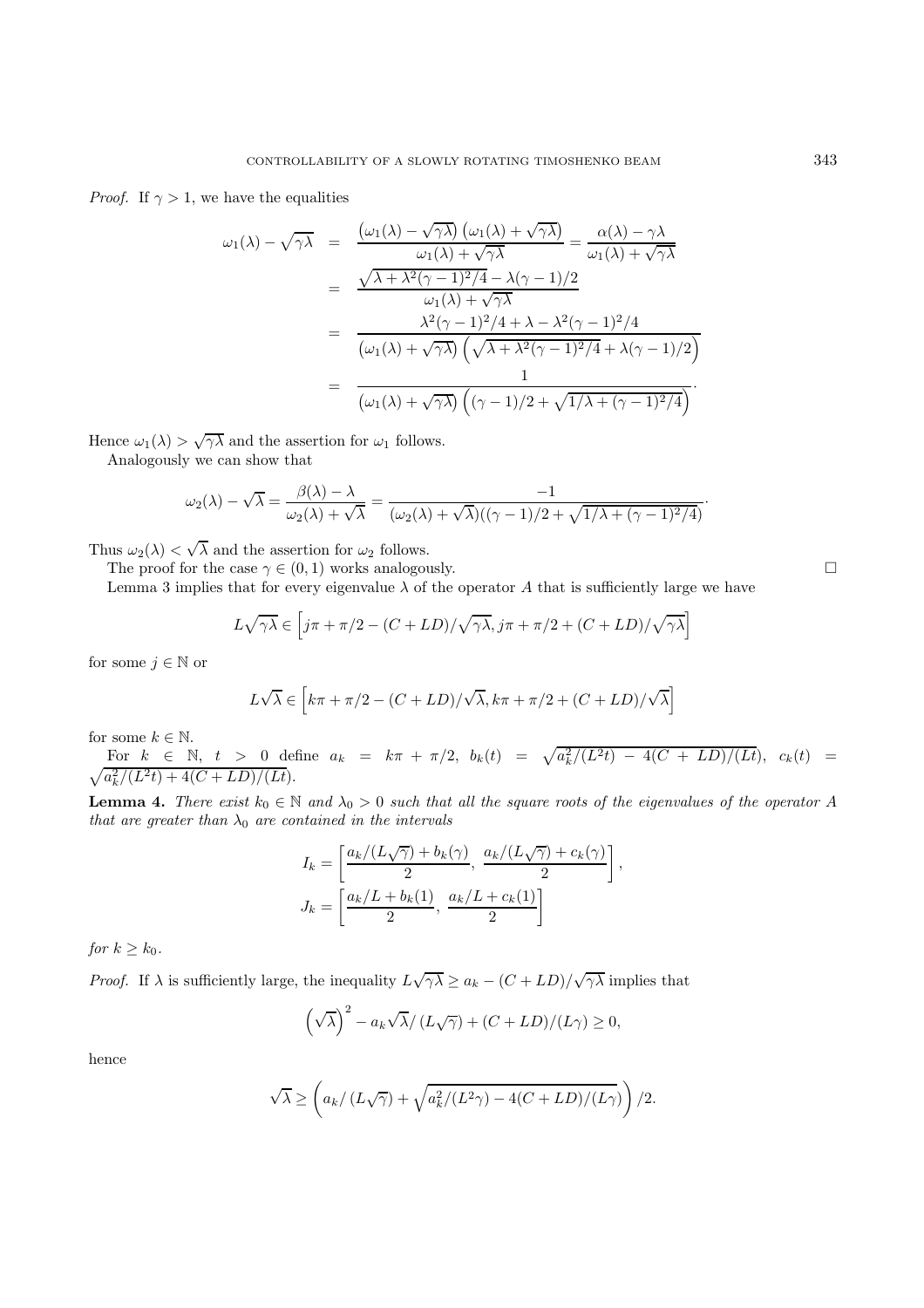Moreover, the inequality  $L\sqrt{\gamma\lambda} \le a_k + (C + LD)/\sqrt{\gamma\lambda}$  implies that

$$
\sqrt{\lambda} \le \left( a_k / \left( L \sqrt{\gamma} \right) + \sqrt{a_k^2 / (L^2 \gamma) + 4(C + LD) / (L \gamma)} \right) / 2.
$$

Hence if  $\lambda$  is large enough, the statement  $L\sqrt{\gamma\lambda} \in [a_k - (C + LD)/\sqrt{\gamma\lambda}, a_k + (C + LD)/\sqrt{\gamma\lambda}]$  implies that Thence II  $\lambda$  is large enough, the statement  $EV/\lambda \in [(a_k/(L\sqrt{\gamma}) + b_k(\gamma))/2, (a_k/(L\sqrt{\gamma}) + c_k(\gamma))/2].$ 

The assertion for the other family of intervals follows analogously.  $\Box$ 

**Lemma 5.** Let  $\gamma > 1$ . There exists a number  $k_0 \in \mathbb{N}$  such that for all natural numbers k greater than  $k_0$  the  $\mathit{function}\ t \mapsto \cos(\omega_1(t^2)L) \ \mathit{changes} \ \mathit{its} \ \mathit{sign}\ \mathit{in} \ \mathit{the}\ \mathit{interval}\ I_k \ \mathit{and} \ \mathit{the}\ \mathit{function}\ t \mapsto \cos(\omega_2(t^2)L) \ \mathit{changes} \ \mathit{its}\ \mathit{sign}$ in the interval  $J_k$ .

For  $\gamma \in (0,1)$ , there exists a number  $k_0 \in \mathbb{N}$  such that for all natural numbers k greater than  $k_0$  the function  $t \mapsto \cos(\omega_1(t^2)L)$  changes its sign in the interval  $J_k$  and the function  $t \mapsto \cos(\omega_2(t^2)L)$  changes its sign in the interval  $I_k$ .

*Proof.* We only proof the statement for the case  $\gamma > 1$ . For a fixed  $k \in \mathbb{N}$ , define

$$
\alpha = (a_k/(L\sqrt{\gamma}) + b_k(\gamma))/2,
$$
  
\n
$$
\beta = (a_k/(L\sqrt{\gamma}) + c_k(\gamma))/2.
$$

Then  $I_k = [\alpha, \beta], a_k - L\sqrt{\gamma}\alpha = (C + LD)/(\sqrt{\gamma}\alpha)$  and  $L\sqrt{\gamma}\beta - a_k = (C + LD)/(\sqrt{\gamma}\beta)$ . Now let  $k \in \mathbb{N}$  be such that  $\alpha^2 > 1/\gamma$ . Then Lemma 3 implies that  $\omega_1(\alpha^2) - \sqrt{\gamma} \alpha \leq D/(\sqrt{\gamma} \alpha)$ , hence

$$
d_1 := \omega_1(\alpha^2) - a_k/L = \omega_1(\alpha^2) - \sqrt{\gamma}\alpha + \sqrt{\gamma}\alpha - a_k/L \le D/(\sqrt{\gamma}\alpha) - (C + LD)/(L\sqrt{\gamma}\alpha)
$$
  
= -C/(L\sqrt{\gamma}\alpha) < 0.

Moreover,  $\omega_1(\beta^2) - \sqrt{\gamma}\beta \geq -D/(\sqrt{\gamma}\beta)$ , hence

$$
d_2 := \omega_1(\beta^2) - a_k/L = \omega_1(\beta^2) - \sqrt{\gamma}\beta + \sqrt{\gamma}\beta - a_k/L \ge -D/(\sqrt{\gamma}\beta) + (C + LD)/(L\sqrt{\gamma}\beta)
$$
  
=  $C/(L\sqrt{\gamma}\beta) > 0.$ 

Thus we have

$$
\cos(\omega_1(\alpha^2)L)\cos(\omega_1(\beta^2)L) = \cos(a_k + Ld_1)\cos(a_k + Ld_2)
$$
  
\n
$$
= (\cos(Ld_2 - Ld_1) + \cos(2a_k + Ld_2 + Ld_1))/2
$$
  
\n
$$
= (\cos(Ld_2 - Ld_1) + \cos(\pi + Ld_2 + Ld_1))/2
$$
  
\n
$$
= (\cos(Ld_2 + L|d_1|) - \cos(Ld_2 - L|d_1|))/2
$$
  
\n
$$
= -\sin(Ld_2)\sin(L|d_1|).
$$

If k is sufficiently large we have  $Ld_1 \in (-\pi, 0)$  and  $Ld_2 \in (0, \pi)$ , hence  $-\sin(Ld_2)\sin(L|d_1|) < 0$ , and the assertion for the interval  $I_k$  follows.

The assertion for the interval  $J_k$  follows analogously.

**Lemma 6.** Assume that  $\sqrt{\gamma} = q/p$  with p,  $q \in \mathbb{N}$  with p even and q odd or with q odd and p even. Then for all k,  $j \in \mathbb{N}$  we have

$$
|a_k - a_j/\sqrt{\gamma}| \ge \pi/(2q). \tag{35}
$$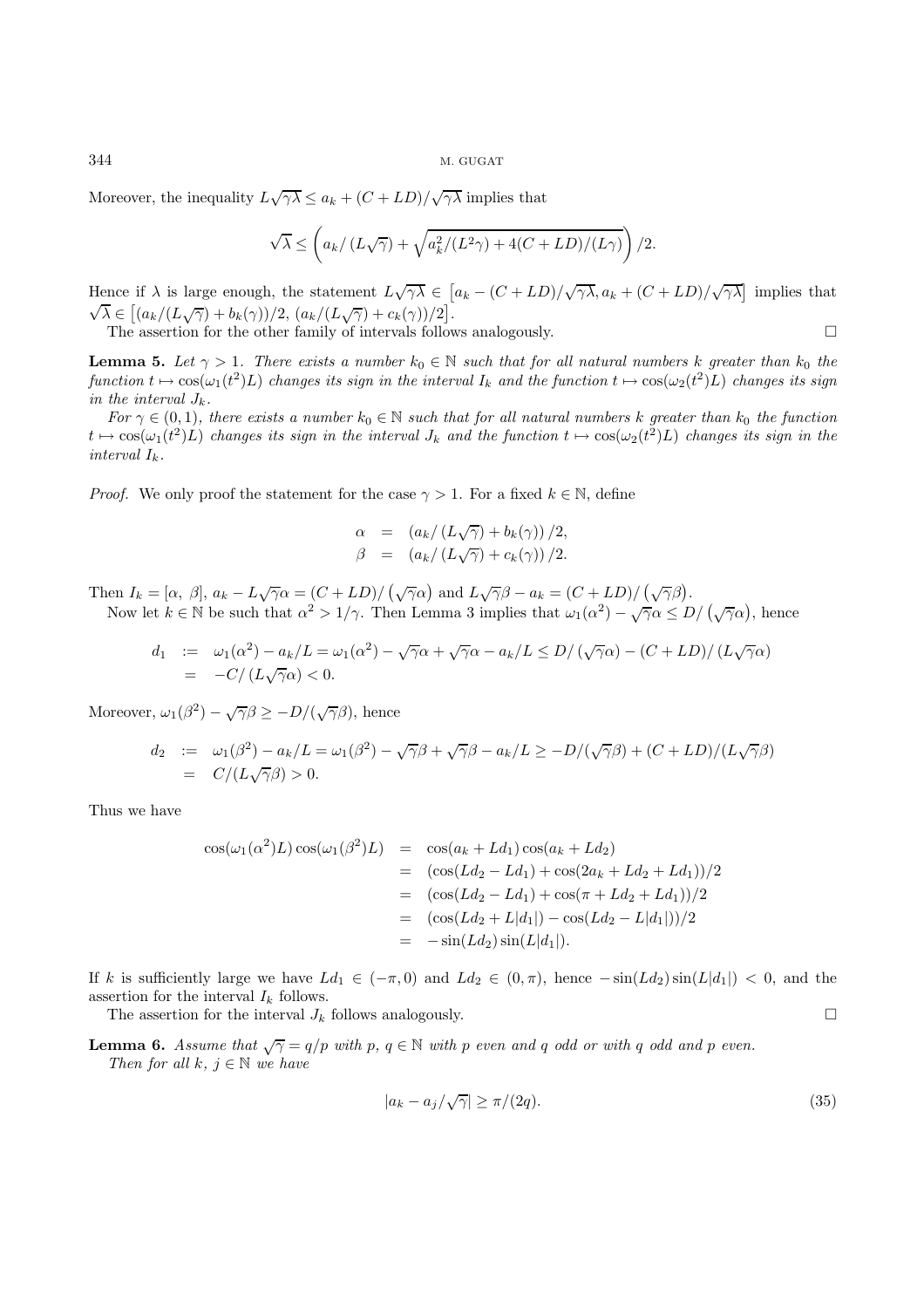Moreover there exists  $k_0 \in \mathbb{N}$  such that the intervals  $(I_k, J_k)_{k\geq k_0}$  are all disjoint and the distance between the intervals is uniformly bounded below by a positive number, hence we have

$$
\inf_{j,k \ge k_0} \inf_{s \in I_k, t \in J_j} |s - t| =: \rho > 0.
$$
\n(36)

*Proof.* From the definition of  $a_k$  we have

$$
a_k - a_j/\sqrt{\gamma} = k\pi + \pi/2 - (j\pi + \pi/2)p/q = \pi((2k+1)q - (2j+1)p)/(2q).
$$

Since one of the numbers  $(2j + 1)p$ ,  $(2k + 1)q$  is even and the other is odd, the absolute value of the difference is always greater than or equal to  $1, i.e.$ 

$$
|(2k+1)q - (2j+1)p| \ge 1
$$

and hence (35) follows.

There exists  $k_0 \in \mathbb{N}$  such that for all  $k \geq k_0$  the lengths  $l(I_k)$ ,  $l(J_k)$  satisfy the inequalities  $l(I_k) < \pi/(8qL)$ and  $l(J_k) < \pi/(8qL)$ . This implies that for all k,  $j \geq k_0$  the intersections  $I_k \cap I_j$ ,  $J_k \cap J_j$ ,  $I_k \cap J_j$  are all empty, and that (36) is valid.

**Lemma 7.** Assume that  $\sqrt{\gamma} = q/p$  with p,  $q \in \mathbb{N}$  with p even and q odd or with q odd and p even. There exists  $k_0 \in \mathbb{N}$  such that for all  $k \geq k_0$  the function

$$
t \mapsto \cos(\omega_1(t^2)L)\cos(\omega_2(t^2)L) + \delta(t^2)
$$

is strictly monotone on the intervals  $I_k$ ,  $J_k$  and thus the intervals  $I_k$ ,  $J_k$  contain at most one square root of an eigenvalue of the operator A.

*Proof.* Define the function  $F(t) = \cos(\omega_1(t^2)L)\cos(\omega_2(t^2)L) + \delta(t^2)$ . Then F is differentiable and the derivative is

$$
F'(t) = -\sin(\omega_1(t^2)L)\cos(\omega_2(t^2)L)\omega_1'(t^2)2tL - \cos(\omega_1(t^2)L)\sin(\omega_2(t^2)L)\omega_2'(t^2)2tL + \delta'(t^2)2t.
$$

We have

$$
\omega_1'(\lambda)=\frac{(\gamma+1)/2+\left[1+\lambda(\gamma-1)^2/2\right]/\left[2\sqrt{\lambda+\lambda^2(\gamma-1)^2/4}\right]}{2\sqrt{\lambda(\gamma+1)/2+\sqrt{\lambda+\lambda^2(\gamma-1)^2/4}}},
$$

$$
\omega_2'(\lambda)=\frac{(\gamma+1)/2-\left[1+\lambda(\gamma-1)^2/2\right]/\left[2\sqrt{\lambda+\lambda^2(\gamma-1)^2/4}\right]}{2\sqrt{\lambda(\gamma+1)/2-\sqrt{\lambda+\lambda^2(\gamma-1)^2/4}}}.
$$

Hence if  $\gamma > 1$ ,  $\lim_{t\to\infty} \omega_1'(t^2)2t = \sqrt{\gamma}$  and  $\lim_{t\to\infty} \omega_2'(t^2)2t = 1$ , and if  $\gamma \in (0,1)$ , the roles of  $\omega_1$  and  $\omega_2$  are exchanged.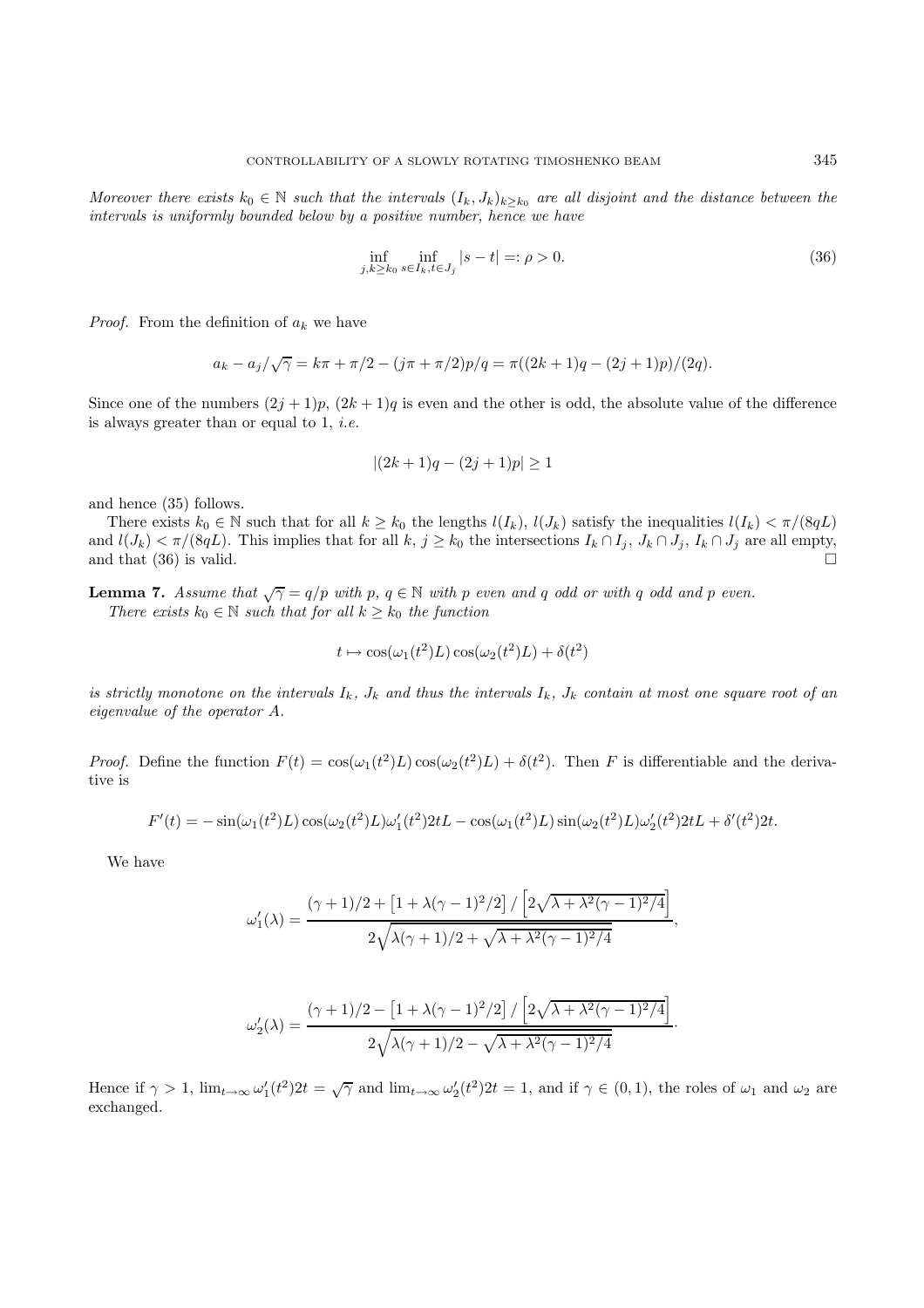Moreover we have

$$
\delta'(\lambda) = \frac{2}{(\gamma - 1)^2} \left( -\frac{1}{\lambda^2} \right) (1 + \cos(\omega_1(\lambda)L) \cos(\omega_2(\lambda))L)
$$
  
+ 
$$
\frac{2}{(\gamma - 1)^2} \frac{1}{\lambda} (-\sin(\omega_1(\lambda)L)\omega_1'(\lambda)L \cos(\omega_2(\lambda)L) - \cos(\omega_1(\lambda)L)\sin(\omega_2(\lambda)L)\omega_2'(\lambda)L)
$$
  
- 
$$
\frac{\gamma + 1}{(\gamma - 1)^2} \left( -\frac{1}{2} \frac{1}{(\gamma\lambda^2 - \lambda)^{3/2}} \right) (2\gamma\lambda - 1) \sin(\omega_1(\lambda)L) \sin(\omega_2(\lambda)L)
$$
  
- 
$$
\frac{\gamma + 1}{(\gamma - 1)^2} \frac{1}{\sqrt{\gamma\lambda^2 - \lambda}} (\cos(\omega_1(\lambda)L)\omega_1'(\lambda)L \sin(\omega_2(\lambda)L) + \sin(\omega_1(\lambda)L) \cos(\omega_2(\lambda)L)\omega_2'(\lambda)L),
$$

hence  $\lim_{t\to\infty} \delta'(t^2)2t = 0.$ 

Now assume that  $\gamma > 1$ , and let  $t \in I_k$  be given, then for k sufficiently large we have

$$
|\omega_1(t^2) - a_k/L| \le |\omega_1(t^2) - \sqrt{\gamma}t| + |\sqrt{\gamma}t - a_k/L| \le O(1/t),
$$

hence

$$
|\cos(\omega_1(t^2)L)| = |\cos(a_k + \omega_1(t^2)L - a_k)| = |\sin(\omega_1(t^2)L - a_k)| \le O(1/t),
$$

and

$$
|\sin(\omega_1(t^2)L)|^2 \ge 1 - O(1/t^2). \tag{37}
$$

Since all the sufficiently large roots of the function  $t \mapsto \cos(\omega_2(t^2)L)$  are contained in the intervals  $(J_k)_{k\in\mathbb{N}}$ , equation (36) implies that there exists  $k_0$  such that

$$
\inf_{k \ge k_0} \inf_{t \in I_k} |\cos(\omega_2(t^2)L)| =: M_2 > 0.
$$
\n(38)

Hence we can conclude that there exists  $k_0$  such that for  $k \geq k_0$  and  $t \in I_k$  the sign of  $F'(t)$  is equal to the sign of

$$
-\sin(\omega_1(t^2)L)\cos(\omega_2(t^2)L)
$$

and since the function  $sin(\omega_1(t^2)L) cos(\omega_2(t^2)L)$  does not have a root in the interval  $I_k$ , this implies that the derivative F' has constant sign in  $I_k$ . Hence the function F is strictly monotone on the interval  $I_k$ .

The assertion for the intervals  $J_k$  and for the case  $\gamma \in (0,1)$  can be shown analogously.

Due to (29), the assertion for the roots of the eigenvalues of the operator A follows.  $\square$ 

**Lemma 8.** Assume that  $\sqrt{\gamma} = q/p$  with p,  $q \in \mathbb{N}$  with p even and q odd or with q odd and p even.

There exists  $k_0 \in \mathbb{N}$  such that for all  $k \geq k_0$  the intervals  $I_k$  and  $J_k$  contain one square root of an eigenvalue of the operator A.

*Proof.* We only prove the statement for the case  $\gamma > 1$ .

For  $t \in I_k$ , define the function

$$
H(t) = \cos(\omega_1(t^2)L) + \delta(t^2) / \cos(\omega_2(t^2)L).
$$

Then the function H is well-defined since due to Lemma 6 the function  $t \mapsto \cos(\omega_2(t^2)L)$  does not have a root in  $I_k$ .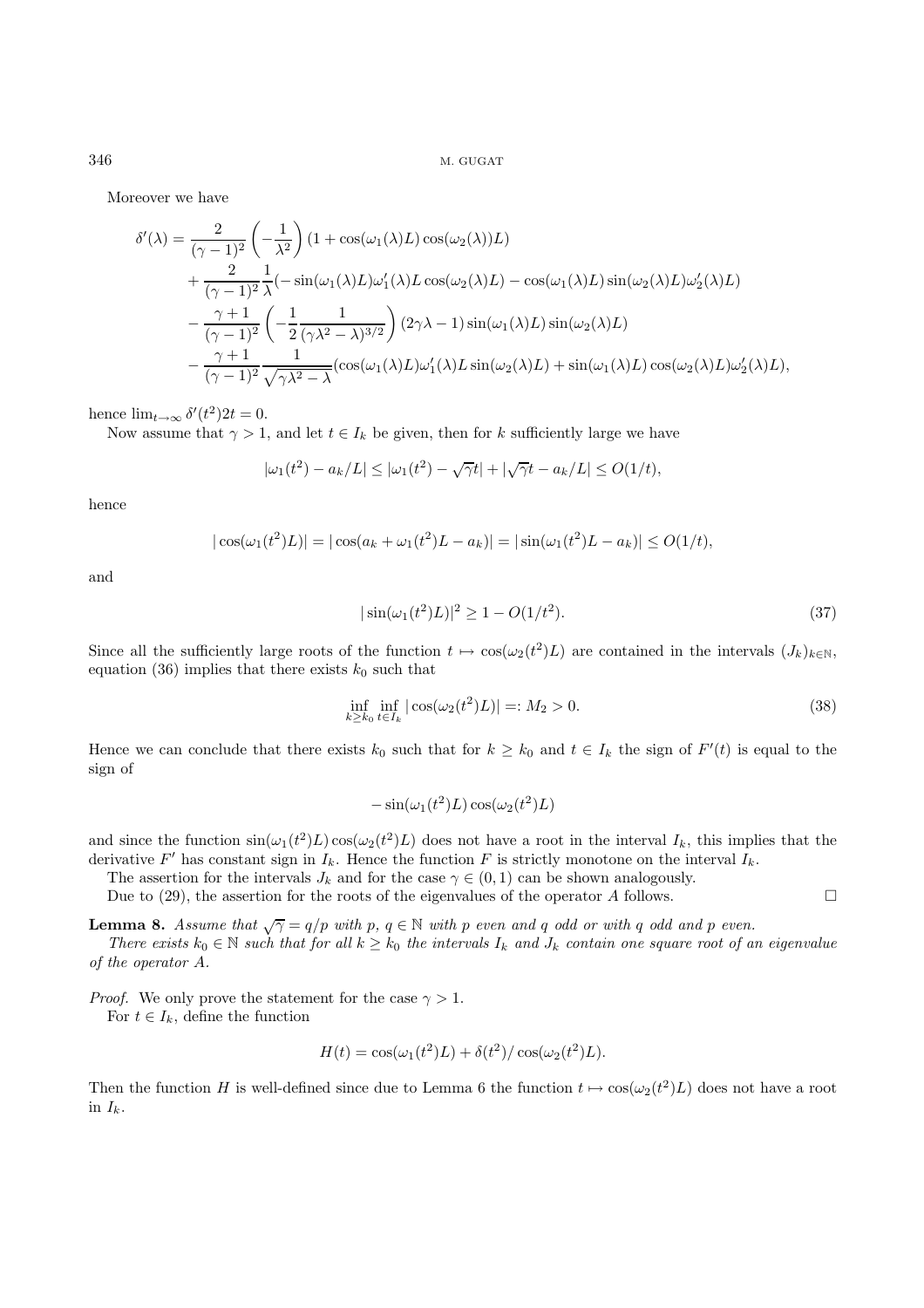Inequality (30) implies that there exists a constant  $M_3 > 0$  such that for  $t \geq 1$  we have

$$
|\delta(t^2)| \le M_3/t^2.
$$

As in the proof of Lemma 5, let  $\alpha = (a_k/(L\sqrt{\gamma}) + b_k(\gamma))/2$  and  $d_1 = \omega_1(\alpha^2) - a_k/L \in (-(C + 2LD)/(L\sqrt{\gamma}\alpha))$ ,  $-C/(L\sqrt{\gamma}\alpha)$ ). Then

$$
\cos(\omega_1(\alpha^2)L) = \cos(a_k + Ld_1) = \cos(a_k)\cos(Ld_1) - \sin(a_k)\sin(Ld_1) = (-1)^{k+1}\sin(Ld_1).
$$

Now (38) implies that

$$
H(\alpha)\cos(\omega_1(\alpha^2)L) = \cos^2(\omega_1(\alpha^2)L) + \cos(\omega_1(\alpha^2)L)\delta(\alpha^2)/\cos(\omega_2(\alpha^2)L)
$$
  
\n
$$
\geq \sin^2(C/(\sqrt{\gamma}\alpha)) - \sin((C + 2LD)/(\sqrt{\gamma}\alpha)) \delta(\alpha^2)/M_2
$$
  
\n
$$
\geq C^2/(2\gamma\alpha^2) - M_3(C + 2LD)/(M_2\sqrt{\gamma}\alpha^3) > 0
$$

if  $\alpha$  is sufficiently large. Therefore the sign of  $H(\alpha)$  is equal to the sign of  $\cos(\omega_1(\alpha^2)L)$  if  $\alpha$  is sufficiently large.

In a similar way, we can show that for  $\beta = (a_k/(L\sqrt{\gamma}) + c_k(\gamma))/2$  the sign of  $H(\beta)$  is equal to the sign of  $\cos(\omega_1(\beta^2)L)$ . Lemma 5 states that the function  $t \mapsto \cos(\omega_1(t^2)L)$  changes its sign in the interval  $I_k$ , hence the function H changes its sign in the interval  $I_k = [\alpha, \beta]$  and due to the continuity of H this implies that the interval  $I_k$  contains a root of H and thus by equation (29) the square root of an eigenvalue of the operator A.

The assertion for the interval  $J_k$  follows analogously.

The following theorem summarizes the preceeding lemmas.

**Theorem 2.** Assume that  $\sqrt{\gamma} = q/p$  with p,  $q \in \mathbb{N}$  with p even and q odd or with q odd and p even.

Then there exists  $\lambda_0 > 0$ ,  $k_0 \in \mathbb{N}$  such that all the square roots of the eigenvalues that are greater than  $\lambda_0$ are contained in the intervals  $I_k$ ,  $J_k$  ( $k \geq k_0$ ) and each of these intervals contains exactly one square root of an eigenvalue.

Moreover, there is an asymptotic gap between the eigenvalues in the sense that for all  $\varepsilon > 0$  there exists  $\bar{\lambda} > 0$ such that the distance between all square roots of eigenvalues that are greater than  $\bar{\lambda}$  is greater than  $\pi/(2qL)-\varepsilon$ .

#### 4. Controllability and moment problems

Now we return to the question of controllability that was introduced in Section 2. From the given intial state, we want to steer the system to rest with the given arrival time  $T > 0$ .

The control function is the angular acceleration of the axis  $u = \theta_{tt}$ . For the angle of rotation, we have the initial conditions (7) and the end conditions

$$
\theta(T) = 0 = \theta_t(T). \tag{39}
$$

These conditions can be replaced by the two moment equations

$$
\int_0^T u(s) \, \mathrm{d}s = -\theta_1,\tag{40}
$$

$$
\int_0^T su(s) \, \mathrm{d}s = \theta_0. \tag{41}
$$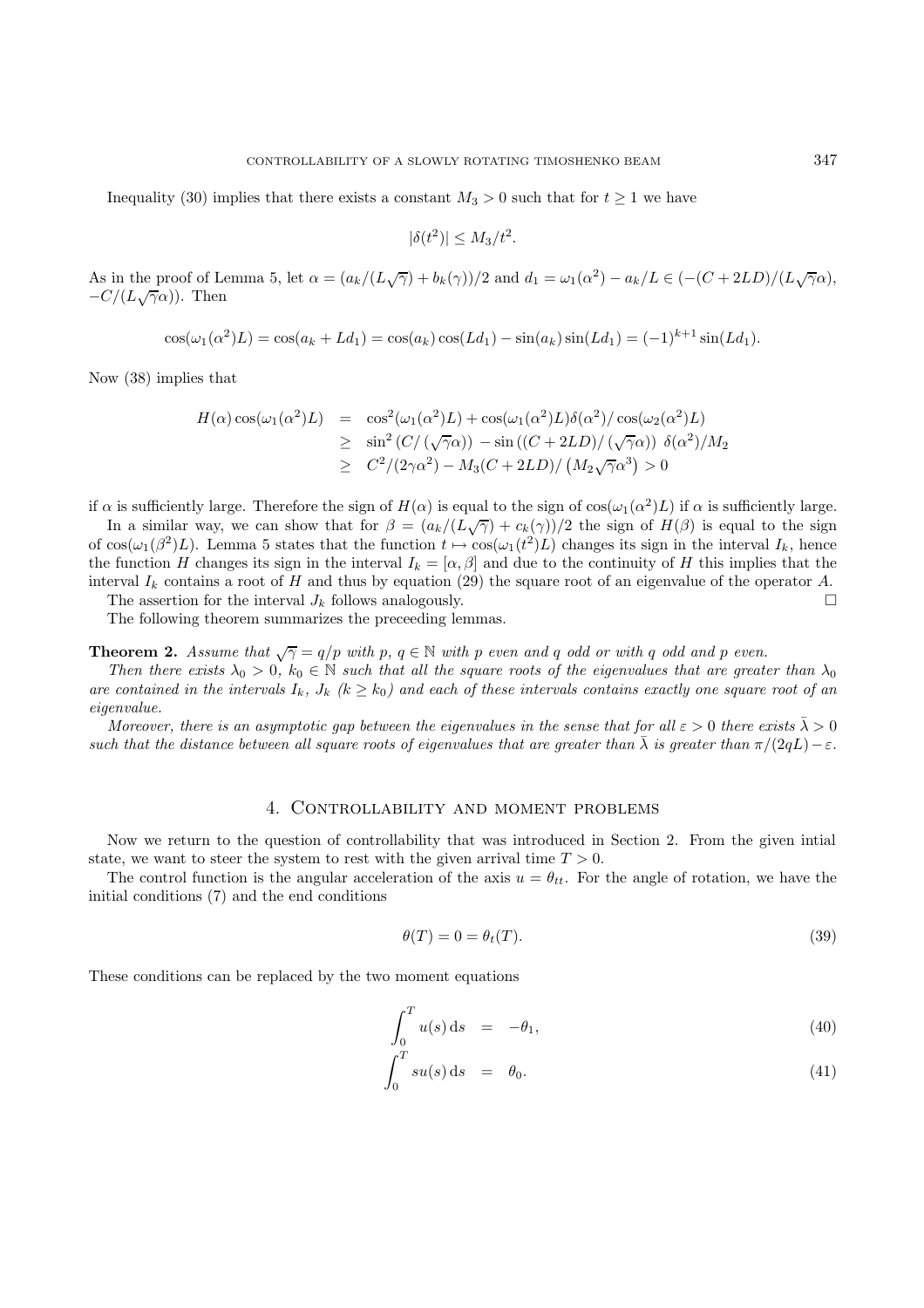If u satisfies  $(40)$  and  $(41)$ , then

$$
\theta(t) = t \left( \int_0^t u(s) \, ds \right) + t\theta_1 - \int_0^t su(s) \, ds + \theta_0
$$

satisfies (7) and (39).

For a given control function  $u \in L^2(0,T)$ , the solution of the intitial boundary value problem (3–6) can be written in the form

$$
y(x,t) = \sum_{j=1}^{\infty} y_j(t)\phi_j(x),
$$

where the functions  $\phi_j$  are eigenfunctions of the operator A which are normalized to form a complete orthonormal system (see Th. 1). The corresponding eigenvalues are denoted as  $\lambda_i$ , and we assume that they are ordered in such a way that the sequence  $(\lambda_j)_{j\in\mathbb{N}}$  is increasing. By Lemma 2 we can assume that the sequence is strictly increasing.

With the expansions of the initial values

$$
(w_0, \psi_0) = \sum_{j=1}^{\infty} y_j^0 \phi_j, \ (w_1, \psi_1) = \sum_{j=1}^{\infty} y_j^1 \phi_j
$$

and the expansion

$$
(-x, -1) = \sum_{j=1}^{\infty} r_j \phi_j(x), \ x \in (0, L)
$$

we obtain for the solution the expression

$$
y_j(t) = y_j^0 \cos\left(\sqrt{\lambda_j}t\right) + \frac{y_j^1}{\sqrt{\lambda_j}} \sin\left(\sqrt{\lambda_j}t\right) + \int_0^t \frac{u(s)r_j}{\sqrt{\lambda_j}} \sin\left(\sqrt{\lambda_j}(t-s)\right) ds
$$

(see for example [1]). The end conditions (8) are equivalent to the sequence of equations

$$
y_j(T) = 0 = y'_j(T), \ j \in \mathbb{N}.
$$

This means that for all  $j \in \mathbb{N}$ 

$$
y_j^0 \cos\left(\sqrt{\lambda_j}T\right) + \frac{y_j^1}{\sqrt{\lambda_j}} \sin\left(\sqrt{\lambda_j}T\right) + \int_0^T \frac{u(s)r_j}{\sqrt{\lambda_j}} \sin\left(\sqrt{\lambda_j}(T-s)\right) ds = 0,
$$
  

$$
-y_j^0 \sin\left(\sqrt{\lambda_j}T\right) + \frac{y_j^1}{\sqrt{\lambda_j}} \cos\left(\sqrt{\lambda_j}T\right) + \int_0^T \frac{u(s)r_j}{\sqrt{\lambda_j}} \cos\left(\sqrt{\lambda_j}(T-s)\right) ds = 0.
$$

By trigonometric identities, this yields the sequence of moment equations

$$
\int_0^T u(s)r_j \sin\left(\sqrt{\lambda_j}s\right) ds = y_j^0 \sqrt{\lambda_j} \tag{42}
$$

$$
\int_0^T u(s)r_j \cos\left(\sqrt{\lambda_j}s\right) ds = -y_j^1, \ j \in \mathbb{N}.
$$
 (43)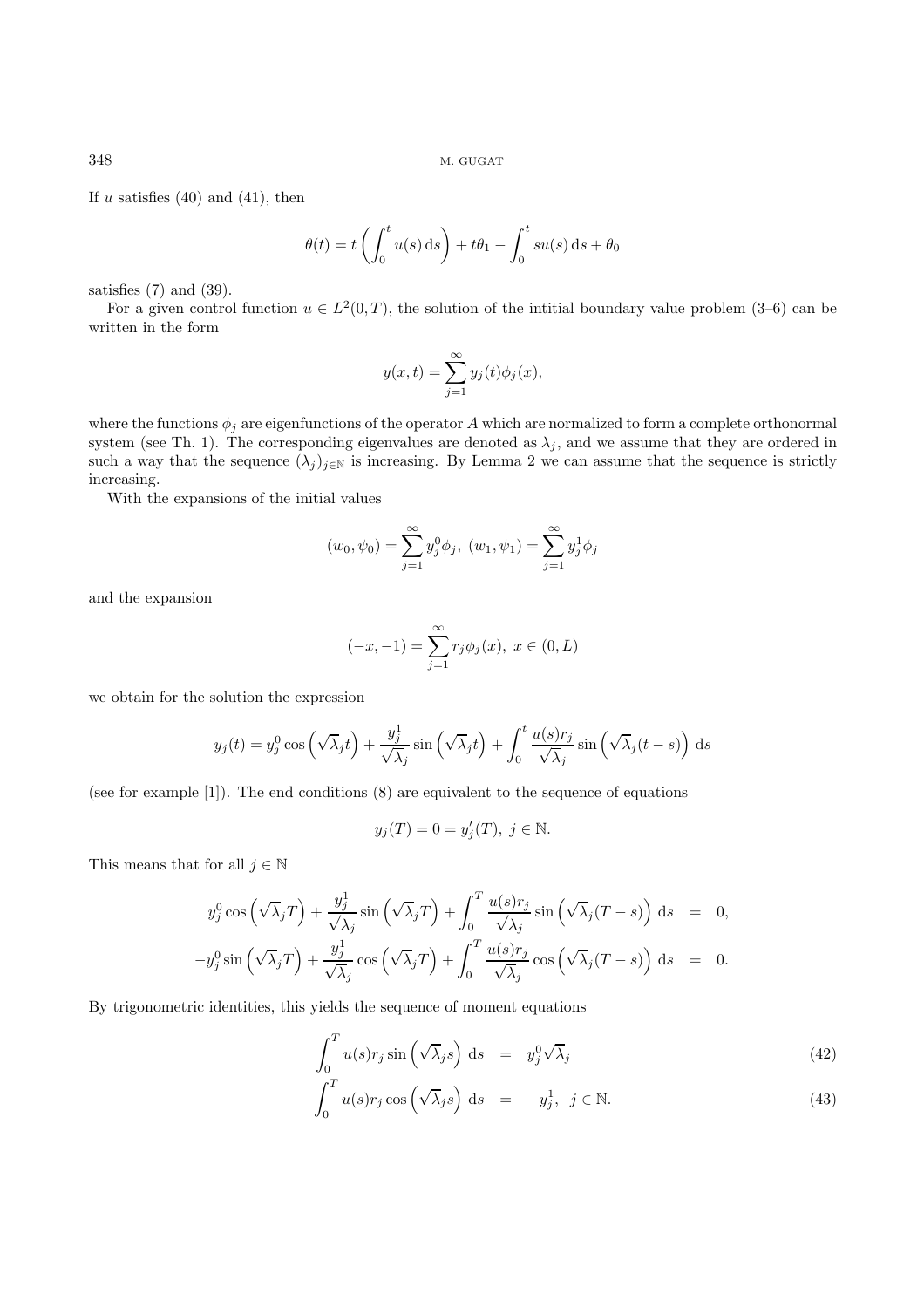In the next section, we will compute the numbers  $r_j$ . We show that for  $\gamma > 1$  for all j with  $\lambda_j \geq 1/\gamma$ , these numbers are unequal to zero. If the beam is sufficently short, we can guarantee that the numbers  $r_j$  are all unequal to zero.

Hence the set of successful controls that steer the system from the given initial state to the desired target state with the given arrival time is equal to the solution set of the moment problem (40–43).

#### 4.1. **The Fourier coefficients of the right-hand side**

In this section we compute the values of the numbers  $r_j$ . Let the eigenfunction  $\phi_j = (y_j, \varphi_j)$  be given. We have

$$
r_j = \langle (-x, -1), \phi_j \rangle_H = \frac{1}{\lambda_j} \langle (-x, -1), A\phi_j \rangle_H.
$$

Now (10) with  $v(x) = -x$ ,  $\alpha(x) = -1$  implies

$$
r_j = \frac{1}{\lambda_j} \left( -\varphi_j'(0) + \langle A(-x, -1), \phi_j \rangle_H \right) = -\varphi_j'(0) / \lambda_j,
$$

since  $A(-x, -1) = 0$ .

**Lemma 9.** If  $\gamma > 1$  and condition (14) holds, for all  $j \in \mathbb{N}$  with  $\lambda_j \ge 1/\gamma$ , we have  $\varphi'_j(0) \ne 0$  and thus  $r_j \ne 0$ .

*Proof.* Suppose that  $\varphi'_j(0) = 0$ . Then equation (24) implies that

$$
0 = C_2(-\omega_1(\lambda_j)^2 + \gamma \lambda_j)\omega_1(\lambda_j) + C_4(-\omega_2(\lambda_j)^2 + \gamma \lambda_j)\omega_2(\lambda_j) = C_2\omega_1(\lambda_j)(\omega_2(\lambda_j)^2 - \omega_1(\lambda_j)^2),
$$

where the last line follows from equation (23). Since  $\omega_1(\lambda_j) \neq 0 \neq \omega_2(\lambda_j)^2 - \omega_1(\lambda_j)^2$ , this implies that  $C_2 = 0$ . Thus  $C_1 \neq 0$  and equation (25) implies that

$$
\omega_1(\lambda_j) \sin(\omega_1(\lambda_j)L) = \omega_2(\lambda_j) \sin(\omega_2(\lambda_j)L). \tag{44}
$$

Moreover, equation (26) implies that

$$
(-\omega_2(\lambda_j)^2 + \gamma \lambda_j)\cos(\omega_1(\lambda_j)L) = (-\omega_1(\lambda_j)^2 + \gamma \lambda_j)\cos(\omega_2(\lambda_j)L). \tag{45}
$$

We introduce the notation

$$
h_1(\lambda_j) = (-\omega_1(\lambda_j)^2 + \gamma \lambda_j)^2, \quad h_2(\lambda_j) = (-\omega_2(\lambda_j)^2 + \gamma \lambda_j)^2.
$$

Due to (21), we know that  $-\omega_2(\lambda_j)^2 + \gamma \lambda_j \neq 0$ , so we obtain the equation

$$
1 - \sin^2(\omega_1(\lambda_j)L) = \cos^2(\omega_1(\lambda_j)L) = \frac{(-\omega_1(\lambda_j)^2 + \gamma \lambda_j)^2}{(-\omega_2(\lambda_j)^2 + \gamma \lambda_j)^2} \cos^2(\omega_2(\lambda_j)L)
$$
  

$$
= \frac{h_1(\lambda_j)}{h_2(\lambda_j)} (1 - \sin^2(\omega_2(\lambda_j)L) = \frac{h_1(\lambda_j)}{h_2(\lambda_j)} \left(1 - \frac{\omega_1(\lambda_j)^2}{\omega_2(\lambda_j)^2} \sin^2(\omega_1(\lambda_j)L)\right).
$$

Thus we have the following equation

$$
\sin^2(\omega_1(\lambda_j)L) \left[ 1 - \frac{\omega_1(\lambda_j)^2 h_1(\lambda_j)}{\omega_2(\lambda_j)^2 h_2(\lambda_j)} \right] = 1 - \frac{h_1(\lambda_j)}{h_2(\lambda_j)} = 1 - \frac{\omega_1(\lambda_j)^2 h_1(\lambda_j)}{\omega_2(\lambda_j)^2 h_2(\lambda_j)} + \left( \frac{\omega_1(\lambda_j)^2}{\omega_2(\lambda_j)^2} - 1 \right) \frac{h_1(\lambda_j)}{h_2(\lambda_j)}.
$$
 (46)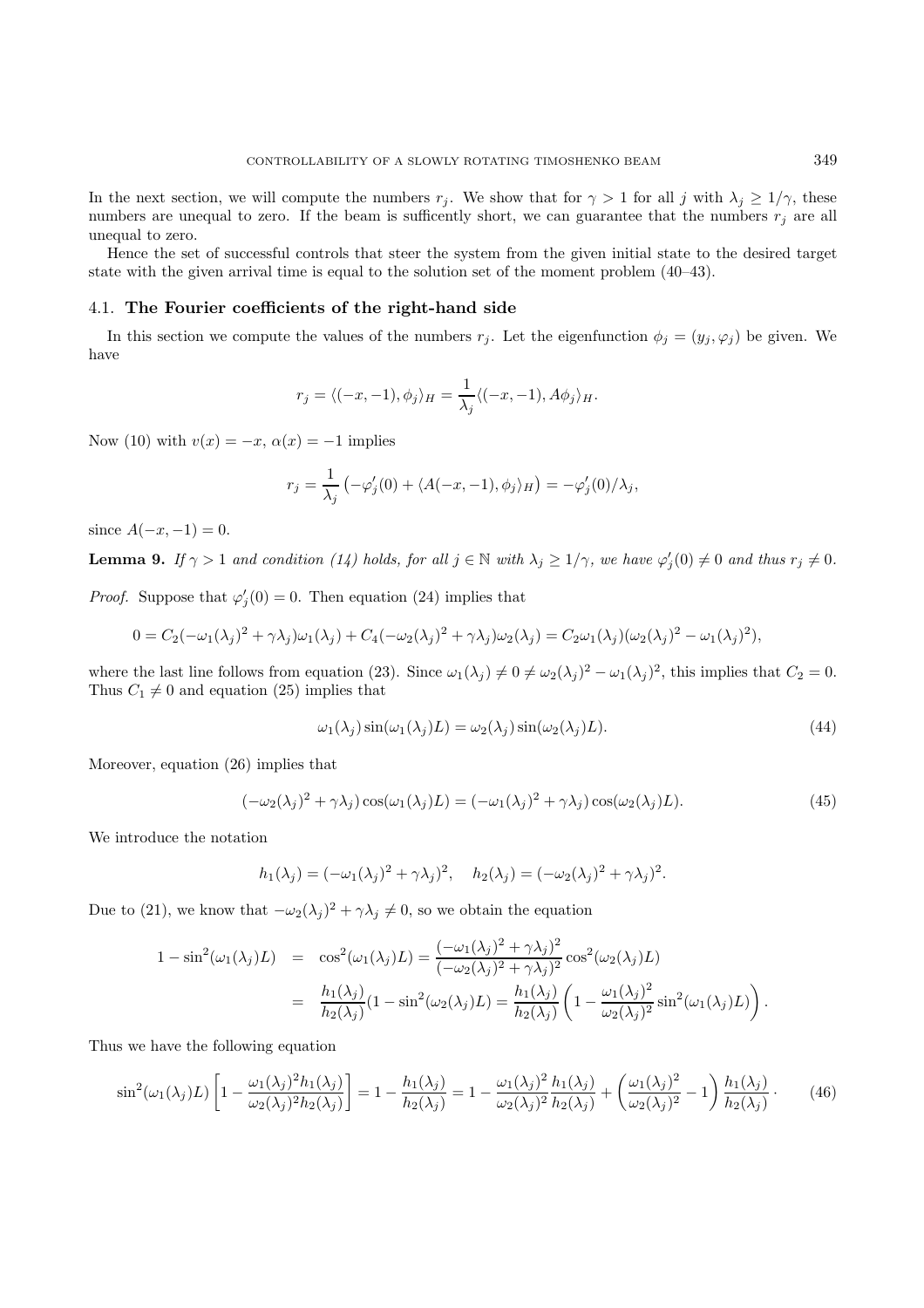This implies the equation

$$
\sin^2(\omega_1(\lambda_j)L) = 1 + \left(\frac{\omega_1(\lambda_j)^2 - \omega_2(\lambda_j)^2}{\omega_2(\lambda_j)^2}\right) / \left(\frac{h_2(\lambda_j)}{h_1(\lambda_j)} - \frac{\omega_1(\lambda_j)^2}{\omega_2(\lambda_j)^2}\right).
$$

We have

$$
\frac{h_2(\lambda_j)}{h_1(\lambda_j)} - \frac{\omega_1(\lambda_j)^2}{\omega_2(\lambda_j)^2} = \frac{\omega_2(\lambda_j)^2(-\omega_2(\lambda_j)^2 + \gamma\lambda_j)^2 - \omega_1(\lambda_j)^2(-\omega_1(\lambda_j)^2 + \gamma\lambda_j)^2}{\omega_2(\lambda_j)^2(-\omega_1(\lambda_j)^2 + \gamma\lambda_j)^2}.
$$

Due to (19), we have

$$
\omega_2(\lambda_j)^2(-\omega_2(\lambda_j)^2 + \gamma\lambda_j)^2 - \omega_1(\lambda_j)^2(-\omega_1(\lambda_j)^2 + \gamma\lambda_j)^2 \n= \omega_2(\lambda_j)^2(\omega_1(\lambda_j)^2 - \lambda_j)^2 - \omega_1(\lambda_j)^2(\omega_2(\lambda_j)^2 - \lambda_j)^2 \n= \omega_2(\lambda_j)^2(\omega_1(\lambda_j)^4 - 2\lambda_j\omega_1(\lambda_j)^2 + \lambda_j^2) - \omega_1(\lambda_j)^2((\omega_2(\lambda_j)^4 - 2\lambda_j\omega_2(\lambda_j)^2 + \lambda_j^2) \n= \omega_1(\lambda_j)^2\omega_2(\lambda_j)^2(\omega_1(\lambda_j)^2 - \omega_2(\lambda_j)^2) + \lambda_j^2(\omega_2(\lambda_j)^2 - \omega_1(\lambda_j)^2) \n= (\omega_1(\lambda_j)^2 - \omega_2(\lambda_j)^2)(\omega_1(\lambda_j)^2\omega_2(\lambda_j)^2 - \lambda_j^2) \n= (\omega_1(\lambda_j)^2 - \omega_2(\lambda_j)^2)((\gamma - 1)\lambda_j^2 - \lambda_j)
$$
\n(47)

where the last line follows from equation (20). So we have

$$
\sin^2(\omega_1(\lambda_j)L) = 1 + \left(\frac{1}{\omega_2(\lambda_j)^2}\right) / \left(\frac{(\gamma - 1)\lambda_j^2 - \lambda_j}{\omega_2(\lambda_j)^2(-\omega_1(\lambda_j)^2 + \gamma\lambda_j)^2}\right) = 1 + \frac{(-\omega_1(\lambda_j)^2 + \gamma\lambda_j)^2}{\lambda_j((\gamma - 1)\lambda_j - 1)}.
$$

If  $\lambda_j > 1/(\gamma - 1)$ , we have  $(\gamma - 1)\lambda_j - 1 > 0$ .

This implies that  $\sin^2(\omega_1(\lambda_j)L) > 1$ , which is a contradiction.

To consider the other case, namely  $\lambda_j \in (1/\gamma, 1/(\gamma - 1)]$ , we use equation (46)

$$
\sin^2(\omega_1(\lambda_j)L) \left[1 - \frac{\omega_1(\lambda_j)^2 h_1(\lambda_j)}{\omega_2(\lambda_j)^2 h_2(\lambda_j)}\right] = 1 - \frac{h_1(\lambda_j)}{h_2(\lambda_j)}
$$

to obtain the equation

$$
\sin^2(\omega_1(\lambda_j)L)[\omega_2(\lambda_j)^2h_2(\lambda_j)-\omega_1(\lambda_j)^2h_1(\lambda_j)] = \omega_2(\lambda_j)^2h_2(\lambda_j)-\omega_2(\lambda_j)^2h_1(\lambda_j) = \omega_2(\lambda_j)^2[h_2(\lambda_j)-h_1(\lambda_j)].
$$

Due to (47), this yields the equation

$$
\sin^2(\omega_1(\lambda_j)L)(\omega_1(\lambda_j)^2 - \omega_2(\lambda_j)^2)\lambda_j((\gamma - 1)\lambda_j - 1) = \omega_2(\lambda_j)^2[h_2(\lambda_j) - h_1(\lambda_j)].
$$

Now using (19), we get the equation

$$
h_1(\lambda_j) - h_2(\lambda_j) = (\omega_2(\lambda_j)^2 - \lambda_j)^2 - (\omega_1(\lambda_j)^2 - \lambda_j)^2
$$
  
\n
$$
= \omega_2(\lambda_j)^4 - 2\omega_2(\lambda_j)^2\lambda_j + \lambda_j^2 - \omega_1(\lambda_j)^4 + 2\omega_1(\lambda_j)^2\lambda_j - \lambda_j^2
$$
  
\n
$$
= \omega_2(\lambda_j)^4 - \omega_1(\lambda_j)^4 + 2\lambda_j(\omega_1(\lambda_j)^2 - \omega_2(\lambda_j)^2)
$$
  
\n
$$
= (\omega_1(\lambda_j)^2 - \omega_2(\lambda_j)^2)[2\lambda_j - (\omega_1(\lambda_j)^2 + \omega_2(\lambda_j)^2)]
$$
  
\n
$$
= (\omega_1(\lambda_j)^2 - \omega_2(\lambda_j)^2)[2\lambda_j - \lambda_j(\gamma + 1)]
$$
  
\n
$$
= (\omega_1(\lambda_j)^2 - \omega_2(\lambda_j)^2)(1 - \gamma)\lambda_j.
$$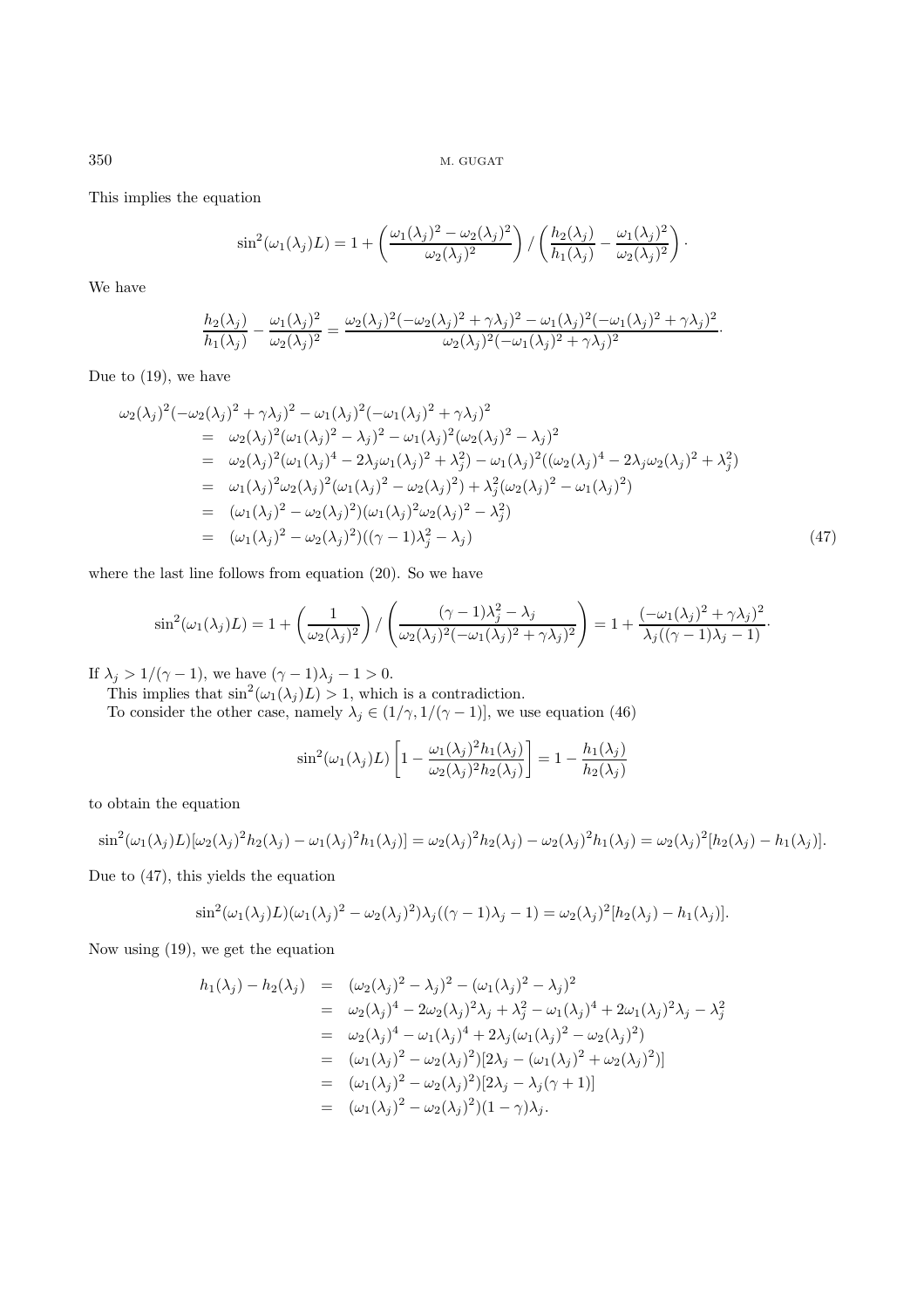Thus the following equation holds:

$$
\sin^2(\omega_1(\lambda_j)L)((\gamma - 1)\lambda_j - 1) = (\gamma - 1)\omega_2(\lambda_j)^2.
$$
\n(48)

For  $\gamma > 1$  and  $\lambda_j \in (1/\gamma, 1/(\gamma - 1)]$ , we have  $(\gamma - 1)\lambda_j - 1 \leq 0$ , which gives a contradiction, since the left hand side of equation (48) is negative and the right-hand side is strictly positive.

We have assumed (14), so Lemma 1 implies that  $1/\gamma$  cannot be an eigenvalue of A.

**Lemma 10.** If  $\gamma > 1$  and condition (14) holds and  $L < \pi/\sqrt{1+1/\gamma}$ , then for all  $j \in \mathbb{N}$ , we have  $\varphi'_j(0) \neq 0$ and thus  $r_i \neq 0$ .

*Proof.* Lemma 9 gives the assertion for  $\lambda_j \ge 1/\gamma$ . So only the case  $\lambda_j < 1/\gamma$  remains. For  $\lambda < 1/\gamma$ , we have  $\beta(\lambda) < 0$  and  $\omega_2(\lambda) = \sqrt{\beta(\lambda)} = i\sqrt{-\beta(\lambda)}$ . Hence  $\sin(\omega_2(\lambda)L) = \sin\left(i\sqrt{-\beta(\lambda)}L\right) = i\sinh\left(\sqrt{-\beta(\lambda)}L\right).$ Suppose that  $\varphi_j'(0) = 0$ . Then equation (44) yields

$$
\omega_1(\lambda)\sin(\omega_1(\lambda)L) = \omega_2(\lambda)\sin(\omega_2(\lambda)L) = -\sqrt{-\beta(\lambda)}\sinh\left(\sqrt{-\beta(\lambda)}L\right).
$$

We have  $\alpha(1/\gamma)=1+1/\gamma$ , so the definition of  $\omega_1(\lambda)$  implies that for  $\lambda \in (0, 1/\gamma)$  we have

$$
0 < \omega_1(\lambda)L \le \omega_1(1/\gamma)L = L\sqrt{1+1/\gamma} < \pi,
$$

hence  $\sin(\omega_1(\lambda)L) > 0$ . This implies the following inequality:

$$
0 < \omega_1(\lambda)\sin(\omega_1(\lambda)L) = -\sqrt{-\beta(\lambda)}\sinh(\sqrt{-\beta(\lambda)}L) < 0,
$$

which is a contradiction.  $\Box$ 

Lemma 9 allows us to prove a lemma about the coefficients of the eigenfunctions. For every  $j$ , the lemma states that at least one of two formulas that give the coefficient  $C_1$  in terms of the coefficient  $C_2$  is valid.

**Lemma 11.** If  $\gamma > 1$  and condition (14) holds, for all  $j \in \mathbb{N}$  with  $\lambda_j \geq 1/\gamma$  we have

$$
\sin(\omega_2(\lambda_j)L) - \frac{\omega_1(\lambda_j)}{\omega_2(\lambda_j)}\sin(\omega_1(\lambda_j)L) \neq 0
$$

or

$$
\cos(\omega_1(\lambda_j)L) - \frac{\omega_2(\lambda_j)^2 - \lambda_j}{\omega_1(\lambda_j)^2 - \lambda_j} \cos(\omega_2(\lambda_j)L) \neq 0.
$$

Thus for the coefficients of the eigenfunctions  $\phi_j = (y_j, \varphi_j)$  we have

$$
C_1 = C_2 \frac{\omega_1 [\cos(\omega_1(\lambda_j)L) - (\omega_1(\lambda_j)^2 - \lambda_j)/(\omega_2(\lambda_j)^2 - \lambda_j)\cos(\omega_2(\lambda_j)L)]}{\omega_2(\lambda_j)[\sin(\omega_2(\lambda_j)L) - (\omega_1(\lambda_j)/\omega_2(\lambda_j))\sin(\omega_1(\lambda_j)L)]}
$$
(49)

·

or

$$
C_1 = C_2 \frac{\sin(\omega_1(\lambda_j)L) - (\omega_1(\lambda_j)/\omega_2(\lambda_j))\sin(\omega_2(\lambda_j)L)}{\cos(\omega_1(\lambda_j)L) - [(\omega_2(\lambda_j)^2 - \lambda_j)/\omega_1(\lambda_j)^2 - \lambda_j)]\cos(\omega_2(\lambda_j)L)}
$$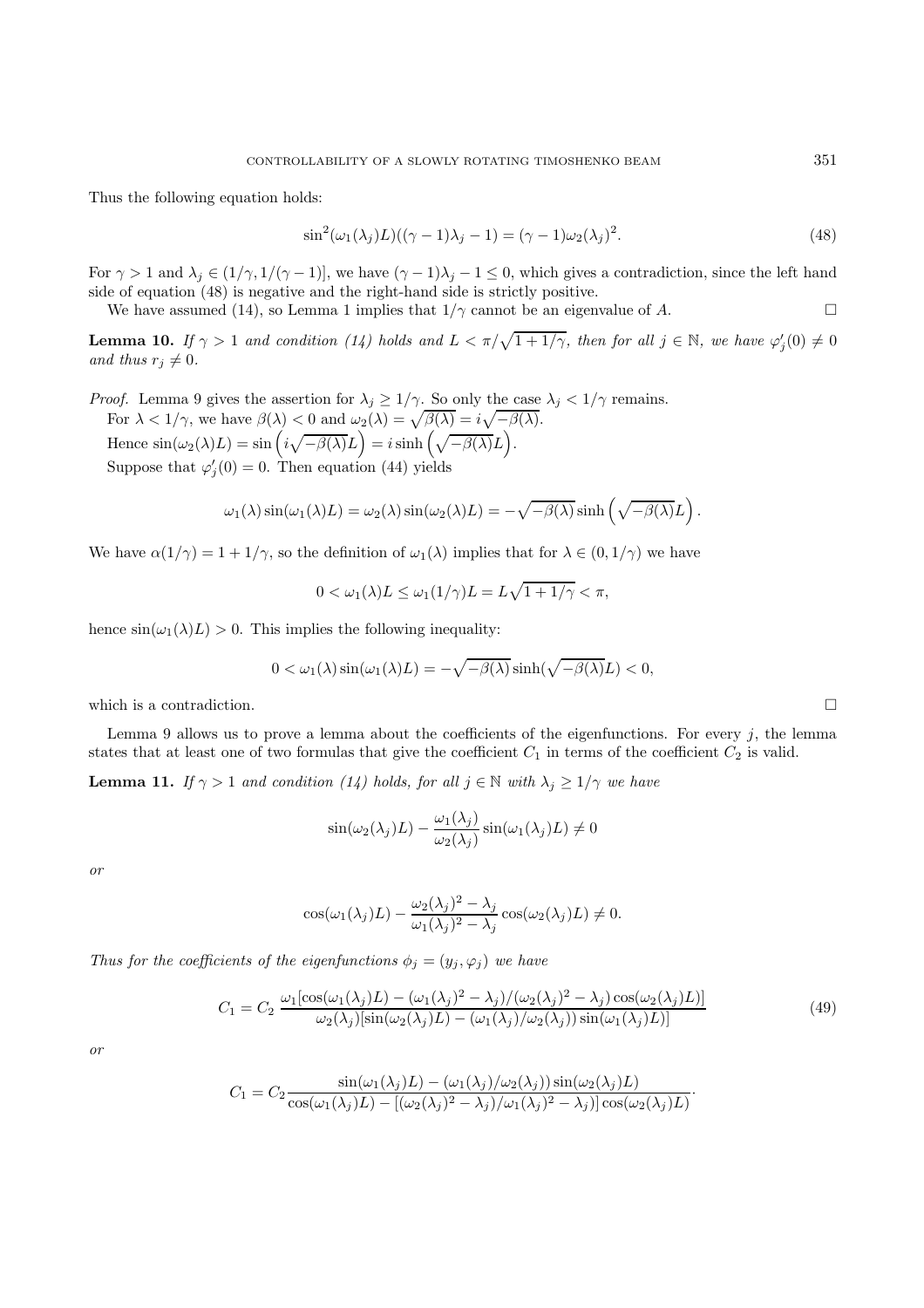*Proof.* Let  $j \in \mathbb{N}$  be given. Suppose that

$$
\sin(\omega_2(\lambda_j)L) - \frac{\omega_1(\lambda_j)}{\omega_2(\lambda_j)}\sin(\omega_1(\lambda_j)L) = 0
$$
\n(50)

and

$$
\cos(\omega_1(\lambda_j)L) - \frac{\omega_2(\lambda_j)^2 - \lambda_j}{\omega_1(\lambda_j)^2 - \lambda_j} \cos(\omega_2(\lambda_j)L) = 0.
$$
\n(51)

By the proof of Lemma 9, we have  $C_2 \neq 0$ , hence (25) and (50) yield

$$
0 = (-\omega_1(\lambda_j)^2 + \gamma \lambda_j) \cos(\omega_1(\lambda_j)L) - (-\omega_2(\lambda_j)^2 + \gamma \lambda_j) \cos(\omega_2(\lambda_j)L).
$$

By  $(51)$  and  $(19)$ , this yields

$$
\frac{\omega_2(\lambda_j)^2 - \lambda_j}{\omega_1(\lambda_j)^2 - \lambda_j} \cos(\omega_2(\lambda_j)L) = \cos(\omega_1(\lambda_j)L) = \frac{\omega_1(\lambda_j)^2 - \lambda_j}{\omega_2(\lambda_j)^2 - \lambda_j} \cos(\omega_2(\lambda_j)L).
$$

Moreover,  $C_2 \neq 0$  and (26) and (51) yield the equation

$$
0 = \sin(\omega_1(\lambda_j)L) - \frac{\omega_1(\lambda_j)}{\omega_2(\lambda_j)}\sin(\omega_2(\lambda_j)L) = 0.
$$

By (50), this yields

$$
\frac{\omega_2(\lambda_j)}{\omega_1(\lambda_j)}\sin(\omega_2(\lambda_j)L) = \sin(\omega_1(\lambda_j)L) = \frac{\omega_1(\lambda_j)}{\omega_2(\lambda_j)}\sin(\omega_2(\lambda_j)L).
$$

Now we consider two cases. **Case 1:** If  $\sin(\omega_2(\lambda_i)L) \neq 0$ , we have

$$
\frac{\omega_2(\lambda_j)}{\omega_1(\lambda_j)} = \frac{\omega_1(\lambda_j)}{\omega_2(\lambda_j)}
$$

,

hence  $\omega_1(\lambda_j)^2 = \omega_2(\lambda_j)^2$ , which is a contradiction, since  $\lambda_j > 0$ . **Case 2:** If  $\sin(\omega_2(\lambda_j)L) = 0$ , we have  $\cos(\omega_2(\lambda_j)L) \neq 0$ , hence

$$
(\omega_1(\lambda_j)^2 - \lambda_j)^2 = (\omega_2(\lambda_j)^2 - \lambda_j)^2.
$$

Thus

$$
\omega_2(\lambda_j)^4 - \omega_1(\lambda_j)^4 + 2\lambda_j(\omega_1(\lambda_j)^2 - \omega_2(\lambda_j)^2) = 0.
$$

By (19), this yields the equation  $(\omega_1(\lambda_j)^2 - \omega_2(\lambda_j)^2)\lambda_j(1-\gamma) = 0$ , which is a contradiction.

In the next two lemmas we obtain lower bounds for  $|\varphi_j'(0)|$ . The first lemma treats the case  $\sqrt{\lambda_j} \in I_k$  and the second the case  $\sqrt{\lambda_j}\in J_k.$ 

**Lemma 12.** If  $\gamma > 1$  and (14) holds, we have

$$
\inf_{j \in \mathbb{N}: \sqrt{\lambda_j} \in I_k \text{ for some } k \in \mathbb{N} \text{ and } \lambda_j \ge 1/\gamma} |\varphi_j'(0)| > 0. \tag{52}
$$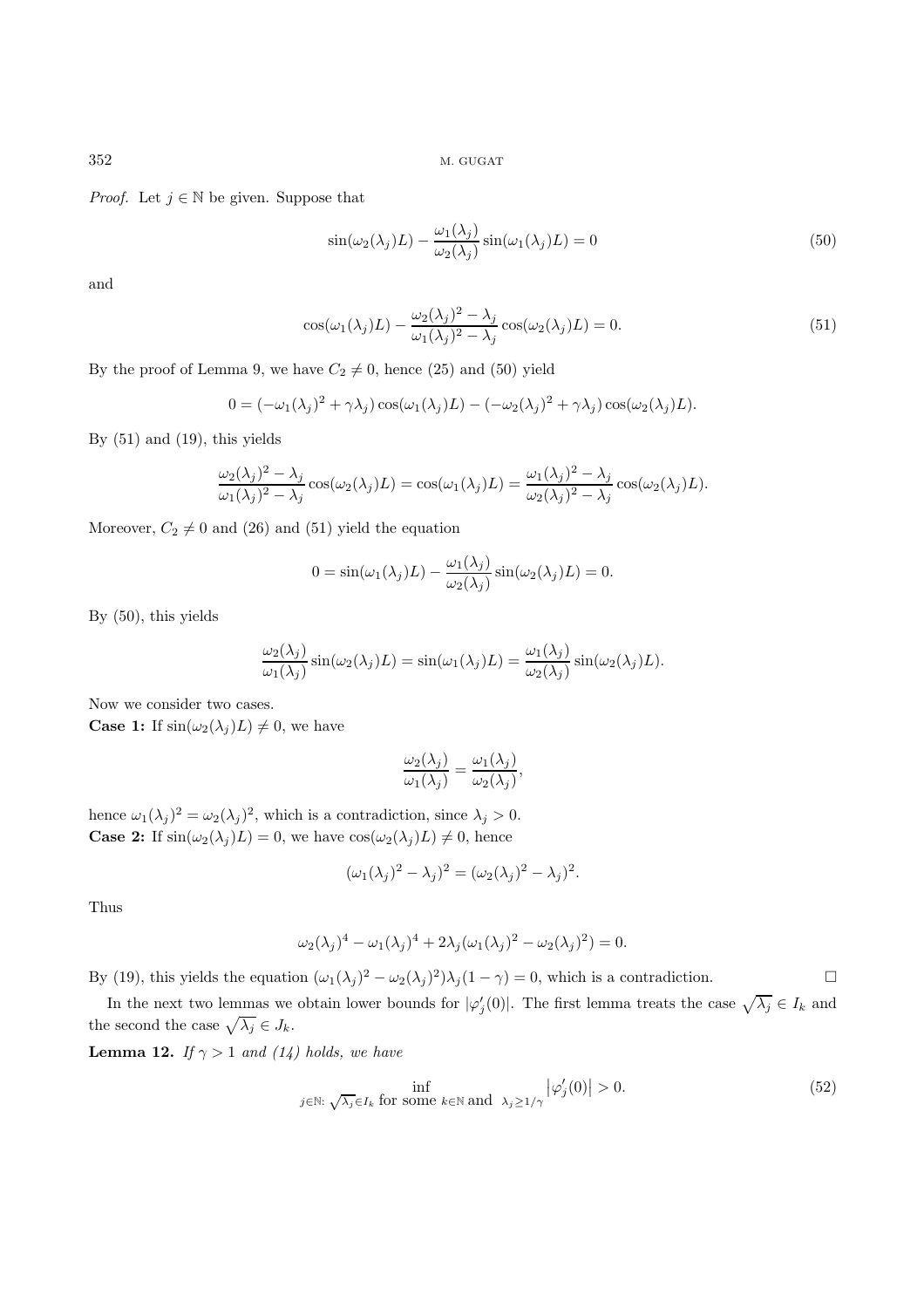Proof. Let  $j \in \mathbb{N}$  be given. We use the notation  $\lambda = \lambda_j$ ,  $\omega_1 = \omega_1(\lambda_j)$ ,  $\omega_2 = \omega_2(\lambda_j)$ ,  $y(x) = y_j(x)$ ,  $\varphi(x) = \varphi_j(x)$ . Then the results from 3.3 imply that

$$
y(x) = C_1 \left( -\omega_1 \sin(\omega_1 x) + \omega_2 \frac{-\omega_1^2 + \gamma \lambda}{-\omega_2^2 + \gamma \lambda} \sin(\omega_2 x) \right) + C_2 \omega_1 (\cos(\omega_1 x) - \cos(\omega_2 x)),
$$

$$
\varphi(x) = C_1(\omega_2^2 - \lambda)(\cos(\omega_1 x) - \cos(\omega_2 x)) + C_2\left((\omega_2^2 - \lambda)\sin(\omega_1 x) - \frac{\omega_1}{\omega_2}(\omega_1^2 - \lambda)\sin(\omega_2 x)\right)
$$

where we have used the equation  $-\omega_1^2 + \gamma \lambda = \omega_2^2 - \lambda$  that follows from (19).

Hence for all  $x \in (0, L)$ , we have

$$
|y(x)| \leq |C_1| \left(\omega_1 + \omega_2 \left| \frac{\omega_2^2 - \lambda}{\omega_1^2 - \lambda} \right| \right) + 2|C_2|\omega_1.
$$

This implies the inequality

$$
\int_0^L y(x)^2 dx \le \left[ |C_1| \left( \omega_1 + \omega_2 \left| \frac{\omega_2^2 - \lambda}{\omega_1^2 - \lambda} \right| \right) + 2|C_2| \omega_1 \right]^2 L. \tag{53}
$$

Moreover, for all  $x \in (0, L)$  we have

$$
|\varphi(x)| \leq 2|C_1||\omega_2^2 - \lambda| + |C_2|\left(|\omega_2^2 - \lambda| + \frac{\omega_1}{\omega_2}|\omega_1^2 - \lambda|\right).
$$

This yields the inequality

$$
\int_0^L \varphi(x)^2 dx \le \left[ 2|C_1||\omega_2^2 - \lambda| + |C_2| \left( |\omega_2^2 - \lambda| + \frac{\omega_1}{\omega_2} |\omega_1^2 - \lambda| \right) \right]^2 L. \tag{54}
$$

For  $\gamma > 1$  and  $\sqrt{\lambda} \in I_k$  and k sufficiently large, (37) implies

$$
|\sin(\omega_1(\lambda)L)|^2 \ge 1 - O(1/\lambda)
$$
\n(55)

and  $|\cos(\omega_1(\lambda)L)|^2 \leq O(1/\lambda)$ .

Moreover, Lemma 3 implies the ineqality

$$
\frac{\omega_1(\lambda)}{\omega_2(\lambda)} \ge \frac{\sqrt{\gamma\lambda}}{\sqrt{\lambda}} = \sqrt{\gamma}.
$$

This implies that

$$
\left|\sin(\omega_2 L) - \frac{\omega_1}{\omega_2}\sin(\omega_1 L)\right| \ge \frac{\omega_1}{\omega_2}|\sin(\omega_1 L)| - |\sin(\omega_2 L)| \ge \sqrt{\gamma}|\sin(\omega_1 L)| - 1.
$$

Hence (55) implies that for  $\lambda$  sufficiently large

$$
\left|\sin(\omega_2 L) - \frac{\omega_1}{\omega_2}\sin(\omega_1 L)\right| > 0.
$$

,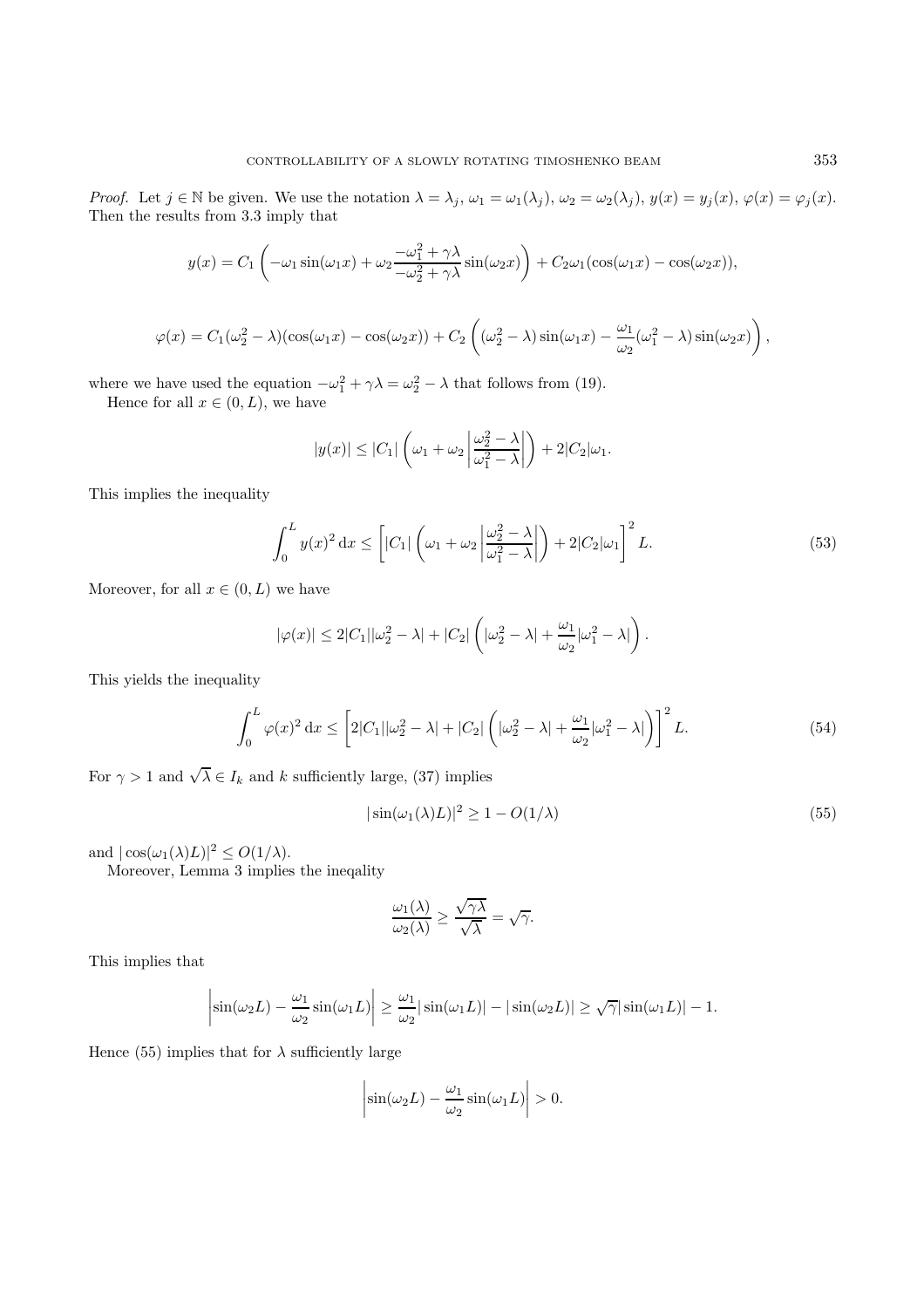Hence (25) yields the equation

$$
C_1 = C_2 \frac{\omega_1 [(\omega_2^2 - \lambda) \cos(\omega_1 L) - (\omega_1^2 - \lambda) \cos(\omega_2 L)]}{\omega_2 (\omega_2^2 - \lambda) [\sin(\omega_2 L) - (\omega_1/\omega_2) \sin(\omega_1 L)]}.
$$
\n(56)

Hence the following inequality holds:

$$
|C_1| \leq |C_2| \frac{\omega_1}{\omega_2} \frac{|\cos(\omega_1 L)| + (|\omega_1^2 - \lambda|/|\omega_2^2 - \lambda|)}{\sqrt{\gamma} |\sin(\omega_1 L)| - 1}.
$$

We have

$$
\lim_{k \to \infty, \sqrt{\lambda} \in I_k} \left( \frac{\omega_1(\lambda)}{\omega_2(\lambda)} \frac{|\cos(\omega_1(\lambda L))| + (|\omega_1(\lambda)^2 - \lambda|/|\omega_2(\lambda)^2 - \lambda|)}{\sqrt{\gamma} |\sin(\omega_1(\lambda) L)| - 1} \right) / \lambda
$$
  
= 
$$
\frac{\sqrt{\gamma}}{\sqrt{\gamma} - 1} \lim_{\lambda \to \infty} (|\omega_1^2(\lambda) - \lambda|/(\lambda|\omega_2^2(\lambda) - \lambda|) = \frac{\sqrt{\gamma}}{\sqrt{\gamma} - 1} \lim_{\lambda \to \infty} \frac{|\omega_1^2(\lambda) - \lambda|^2}{\lambda^2} = \frac{\sqrt{\gamma}}{\sqrt{\gamma} - 1} (\gamma - 1)^2.
$$

Thus for all  $\varepsilon > 0$ , the inequality

$$
|C_1| \leq |C_2| \left(\frac{\sqrt{\gamma}}{\sqrt{\gamma}-1} (\gamma-1)^2 + \varepsilon\right) \lambda
$$

holds for  $\lambda$  sufficiently large. In particular  $|C_1| \leq |C_2| O(\lambda)$ .

So (53) implies the inequality

$$
\int_0^L y^2/L \leq |C_2|^2 \left[ \frac{\omega_1}{\omega_2} \frac{|\cos(\omega_1 L)| + (|\omega_1^2 - \lambda|/|\omega_2^2 - \lambda|)}{\sqrt{\gamma} |\sin(\omega_1 L)| - 1} \left( \omega_1 + \omega_2 \frac{|\omega_2^2 - \lambda|}{|\omega_1^2 - \lambda|} \right) + 2\omega_1 \right]^2.
$$

So we have

$$
\int_0^L y^2 \leq |C_2|^2 [O(\lambda^{3/2})]^2.
$$

Moreover, equation (54) yields the inequality

$$
\int_0^L \varphi^2/L \leq |C_2|^2 \left[ \frac{\omega_1}{\omega_2} \frac{|\cos(\omega_1 L)| + (|\omega_1^2 - \lambda|/|\omega_2^2 - \lambda|)}{\sqrt{\gamma} |\sin(\omega_1 L)| - 1} 2|\omega_2^2 - \lambda| + |\omega_2^2 - \lambda| + \frac{\omega_1}{\omega_2} |\omega_1^2 - \lambda| \right]^2.
$$

So we have

$$
\int_0^L \varphi^2 \leq |C_2|^2 [O(\lambda)]^2.
$$

Since the eigenfunctions are normalized, this yields

$$
1 = \left(\int_0^L y^2 + \varphi^2\right)^{1/2} \le |C_2| O(\lambda^{3/2}).
$$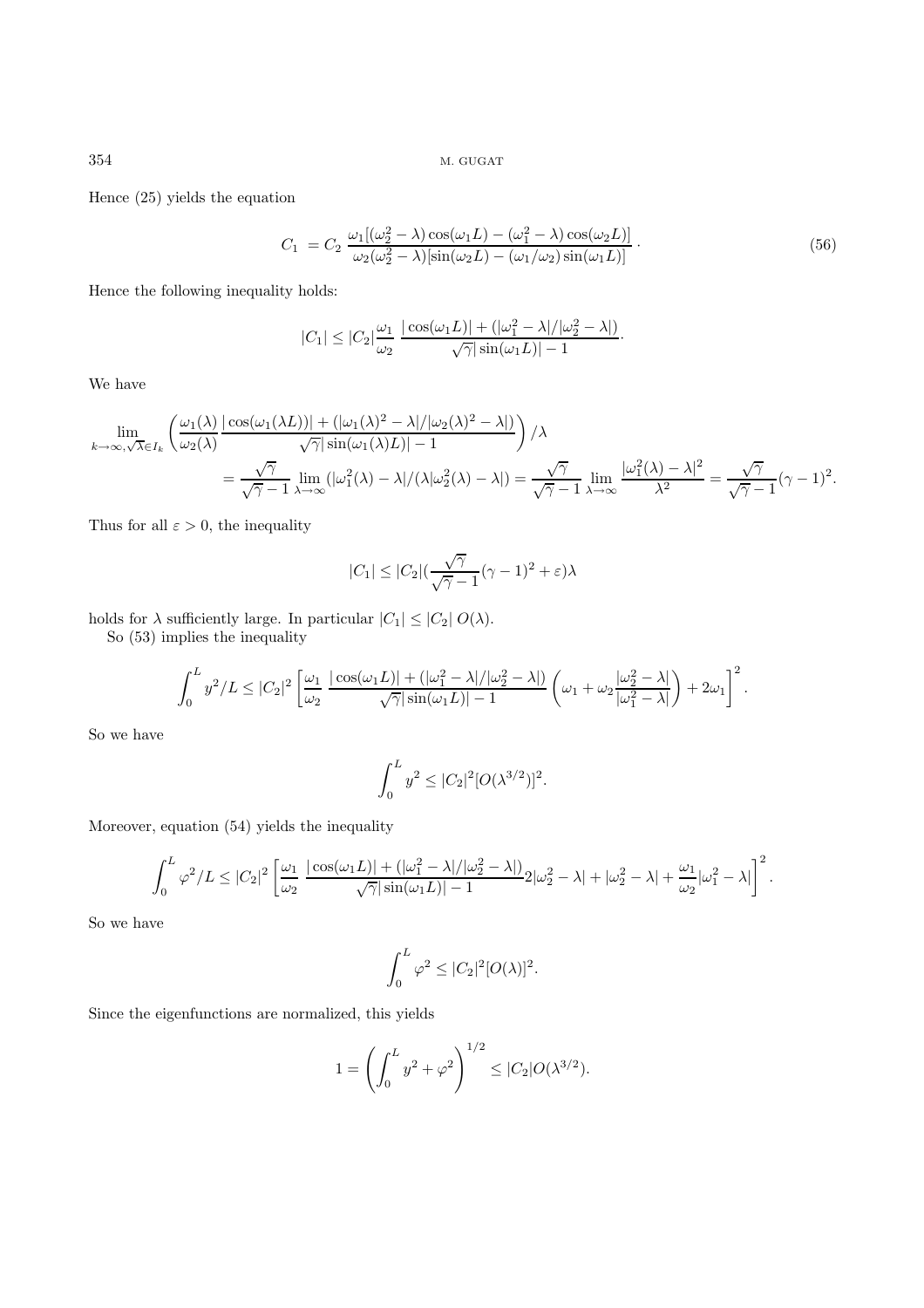Thus there exists a constant  $\hat{M} > 0$  that only depends on  $\gamma$  such that  $|C_2| \geq \hat{M}/(\lambda^{3/2})$ . Since by Lemma 3 we have  $\omega_1^2(\lambda) - \omega_2^2(\lambda) \ge (\gamma - 1)\lambda$ , this implies

$$
|\varphi_j'(0)| = |C_2|(\omega_1^2 - \omega_2^2)\omega_1 \ge \hat{M}(\gamma - 1)\lambda \sqrt{\gamma \lambda} / \lambda^{3/2}
$$

if  $\sqrt{\lambda_j} \in I_k$  is sufficiently large, and the assertion follows with Lemma 9.

**Lemma 13.** If  $\gamma > 1$ , (14) holds and  $\sqrt{\gamma} = q/p$  with p even and q odd or vice versa we have

$$
\inf_{j \in \mathbb{N}: \sqrt{\lambda_j} \in J_k \text{ for some } k \in \mathbb{N} \text{ and } \lambda_j \ge 1/\gamma} |\varphi_j'(0)| / \sqrt{\lambda_j} > 0. \tag{57}
$$

·

*Proof.* For k sufficiently large and  $\sqrt{\lambda} \in J_k$  we have

$$
\cos(\omega_2(\lambda)L) = O\left(1/\sqrt{\lambda}\right).
$$

Moreover, equation (36) implies that there exists  $k_0 \in \mathbb{N}$  such that

$$
\inf_{k \ge k_0} \inf_{t \in J_k} |\cos(\omega_1(t^2)L)| =: M_1 > 0.
$$

Hence for  $\lambda$  sufficently large and  $\sqrt{\lambda} \in J_k$  we have

$$
\left|\cos(\omega_1 L) - \frac{\omega_2^2 - \lambda}{\omega_1^2 - \lambda} \cos(\omega_2 L)\right| \ge M_1 - \left|\frac{\omega_2^2 - \lambda}{\omega_1^2 - \lambda}\right| |\cos(\omega_2 L)| \ge M_1 - \frac{\lambda}{(\gamma - 1)^2 \lambda^2} |\cos(\omega_2 L)| > 0.
$$

Hence (26) implies the equation

$$
C_1 = C_2 \frac{\sin(\omega_1 L) - (\omega_1/\omega_2) \sin(\omega_2 L)}{\cos(\omega_1 L) - [(\omega_2^2 - \lambda)/(\omega_1^2 - \lambda)] \cos(\omega_2 L)}
$$

We have

$$
\limsup_{k \to \infty, \sqrt{\lambda} \in J_k} \left| \frac{\sin(\omega_1(\lambda)L) - (\omega_1(\lambda)/\omega_2(\lambda))\sin(\omega_2(\lambda)L)}{\cos(\omega_1(\lambda)L) - ((\omega_2^2(\lambda) - \lambda)/\omega_1^2(\lambda) - \lambda))\cos(\omega_2(\lambda)L)} \right| \le \frac{1 + \sqrt{\gamma}}{M_1}.
$$

Hence  $|C_1| \leq [(1 + \sqrt{\gamma})/M_1] |C_2|$ .

So (53) implies the inequality

$$
\int_0^L y^2/L \leq |C_2|^2 \left[ \frac{1+\sqrt{\gamma}}{M_1} \left( \omega_1 + \omega_2 \frac{|\omega_2^2 - \lambda|}{|\omega_1^2 - \lambda|} \right) + 2\omega_1 \right]^2.
$$

So we have

$$
\int_0^L y^2 \leq |C_2|^2 [O(\sqrt{\lambda})]^2.
$$

Moreover, equation (54) yields the inequality

$$
\int_0^L \varphi^2/L \leq |C_2|^2 \left[ 2\frac{1+\sqrt{\gamma}}{M_1}|\omega_2^2-\lambda|+|\omega_2^2-\lambda|+\frac{\omega_1}{\omega_2}|\omega_1^2-\lambda| \right]^2.
$$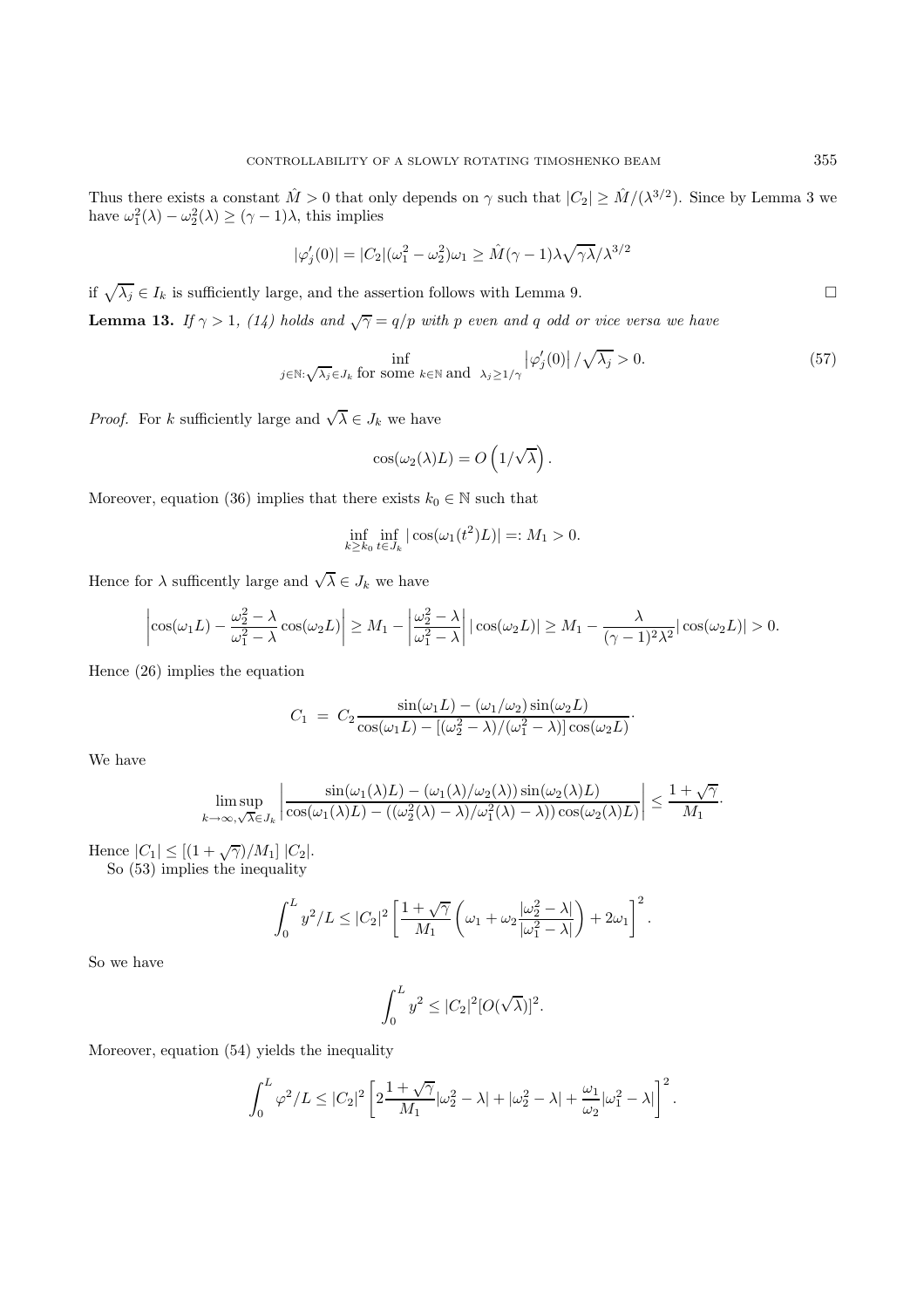So we have

$$
\int_0^L \varphi^2 \leq |C_2|^2 [O(\lambda)]^2.
$$

This yields

$$
1 = \left(\int_0^L y^2 + \varphi^2\right)^{1/2} \le |C_2| O(\lambda).
$$

Thus there exists a constant  $\hat{M} > 0$  that only depends on  $\gamma$  such that  $|C_2| \geq \hat{M}/\lambda$ . This implies

$$
|\varphi_j'(0)| = |C_2|(\omega_1^2 - \omega_2^2)\omega_1 \ge \hat{M}(\gamma - 1)\lambda \sqrt{\gamma \lambda}/\lambda = \hat{M}(\gamma - 1)\sqrt{\gamma}\sqrt{\lambda_j}
$$

if  $\sqrt{\lambda_j} \in J_k$  is sufficiently large, and the assertion follows with Lemma 9.

# 4.2. **Controllability**

We have seen at the beginning of Section 4 that the question of controllability is equivalent to the question: For which right-hand sides  $(c_j^1, c_j^2)_{j \geq 0}$  is the moment problem

$$
\int_0^T u(s) \, \mathrm{d}s = c_0^1,\tag{58}
$$

$$
\int_0^T u(s)s \, \mathrm{d}s = c_0^2,\tag{59}
$$

$$
\int_0^T u(s) \sin \left(\sqrt{\lambda_j} s\right) ds = c_j^1,
$$
\n(60)

$$
\int_0^T u(s) \cos \left(\sqrt{\lambda_j} s\right) ds = c_j^2 \tag{61}
$$

solvable? This approach to controllability is well-established, see the bibliographical remarks in [6] (p. 78). For the convenience of the reader we state Theorem 1.2.22 from [6] (p. 74) in our notation.

**Theorem 3.** Assume that

$$
\liminf_{j \to \infty} \sqrt{\lambda}_j - \sqrt{\lambda}_{j-1} > 2\pi/T. \tag{62}
$$

For  $x > 0$ , let  $d(x) = number of \sqrt{\lambda}_j < x$ . Assume that

$$
\limsup_{y \to \infty} \limsup_{x \to \infty} (d(x + y) - d(x))/y < T/(2\pi).
$$
\n(63)

Then for every sequence  $(c_j^1, c_j^2)_{j \geq 0}$  such that

$$
\sum_{j=0}^{\infty} (c_j^1)^2 + (c_j^2)^2 < \infty,
$$

there is exactly one minimum norm solution in  $L^2(0,T)$  of the moment problem (58-61).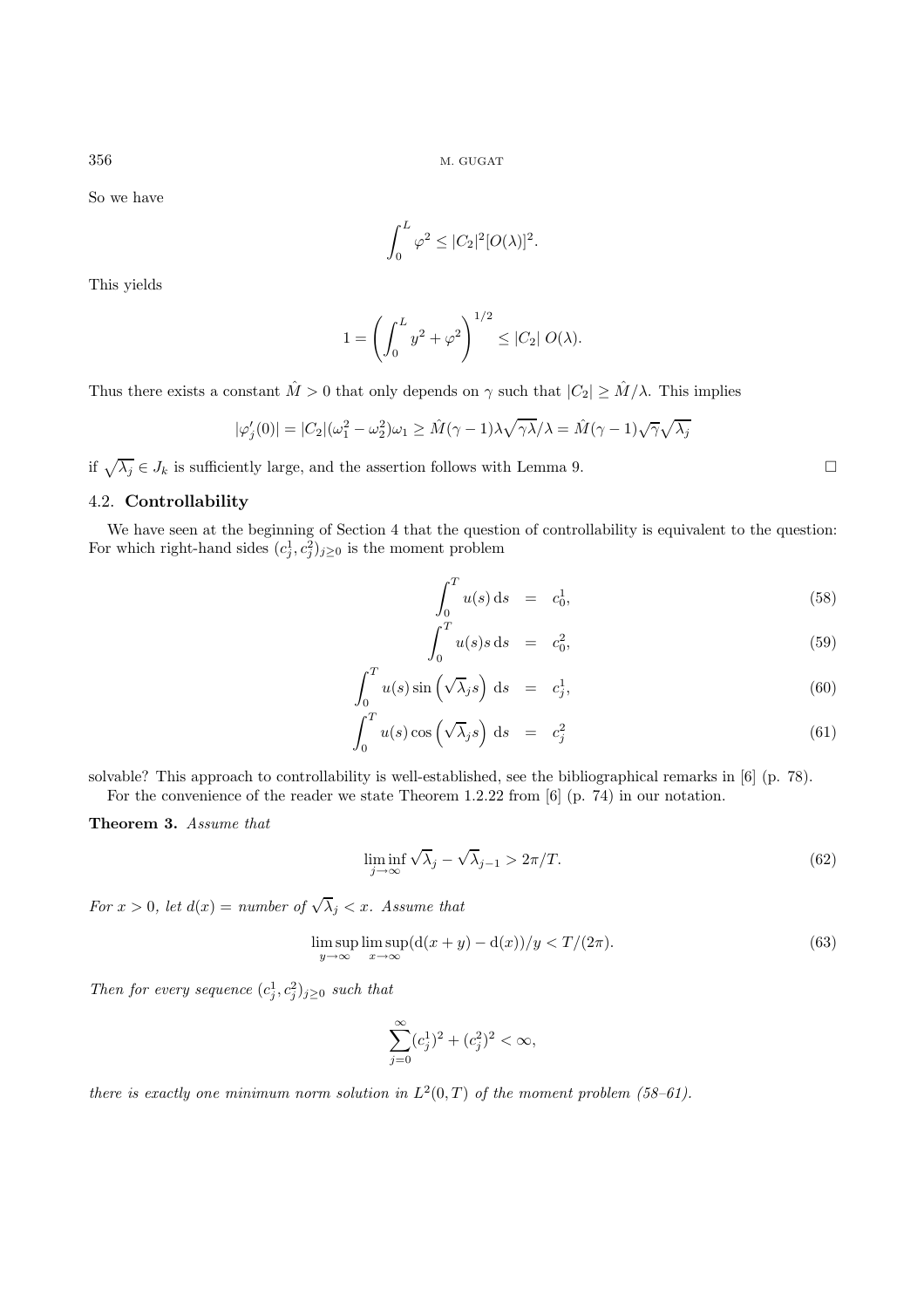For the controllability of the rotating Timoshenko beam, this yields the following result.

**Theorem 4.** Assume that  $\sqrt{\gamma} = q/p$  with p,  $q \in \mathbb{N}$  with p even and q odd or with q odd and p even. Assume that for all  $j \in \mathbb{N}$ , we have  $\varphi'_j(0) \neq 0$ . Assume that

$$
T > \max\left\{4qL, 2\left(1 + \sqrt{\gamma}\right)L\right\}.
$$

Then for all sequences  $(y_j^0, y_j^1)_{j \in \mathbb{N}}$  such that

$$
\sum_{j=1}^{\infty} (\lambda_j (y_j^0)^2 + (y_j^1)^2) \lambda_j^2 / (\varphi_j'(0))^2 < \infty,\tag{64}
$$

there is exactly one minimum norm solution in  $L^2(0,T)$  of the moment problem  $(40-43)$  and the problem of null-controllability with arrival time  $T$  is solvable.

*Proof.* Let  $\varepsilon = \pi/(2qL) - (2\pi)/T$ . Since  $T > 4qL$ , we have  $\varepsilon = \pi(T - 4qL)/(2qTL) > 0$ . Theorem 2 implies that if  $j$  is large enough we have

$$
\sqrt{\lambda}_j - \sqrt{\lambda}_{j-1} > \frac{\pi}{2qL} - \frac{\varepsilon}{2} > \frac{\pi}{2qL} - \varepsilon = \frac{2\pi}{T},
$$

hence  $(62)$  holds. Moreover, if x is sufficiently large, Lemma 4 implies that

$$
d(x + y) - d(x) \le Ly\left(\frac{1}{\pi} + \frac{\sqrt{\gamma}}{\pi}\right) + 2 = Ly\frac{1}{\pi}(1 + \sqrt{\gamma}) + 2.
$$

Hence we obtain

$$
\limsup_{y \to \infty} \limsup_{x \to \infty} \frac{d(x+y) - d(x)}{y} \le \frac{L}{\pi} (1 + \sqrt{\gamma}).
$$

Since  $L(1+\sqrt{\gamma}) < T/2$ , this implies that (63) holds. Thus Theorem 3 implies the assertion.

If  $\gamma > 1$ , the assumptions can be weakened: in this case for eigenvalues  $\lambda_j$  that are greater than  $1/\gamma$ , Lemma 9 implies that we have  $\varphi'_j(0) \neq 0$ . Moreover, if in addition  $L < \pi/\sqrt{1+1/\gamma}$ , we have  $\varphi'_j(0) \neq 0$  for all  $j \in \mathbb{N}$  by Lemma 10.

**Theorem 5.** Let  $\gamma > 1$  be given such that (14) holds. Assume that  $L < \pi/\sqrt{1+1/\gamma}$  and that  $\sqrt{\gamma} = q/p$  with  $p, q \in \mathbb{N}$  with p even and q odd or with q odd and p even.

Moreover, assume that

$$
T > \max\left\{4qL, 2\left(1 + \sqrt{\gamma}\right)L\right\}.
$$

Then for all sequences  $(y_j^0, y_j^1)_{j\in\mathbb{N}}$  such that  $(64)$  holds, there is exactly one minimum norm solution in  $L^2(0,T)$ of the moment problem  $(40-43)$  and the problem of null-controllability with arrival time T is solvable.

Now we can use the lower bounds for  $(\varphi'_j(0))^2$  from Lemma 12 and Lemma 13 to obtain the following theorem:

**Theorem 6.** Let  $\gamma > 1$  be given such that (14) holds. Assume that  $L < \pi/\sqrt{1+1/\gamma}$  and that  $\sqrt{\gamma} = q/p$  with  $p, q \in \mathbb{N}$  with p even and q odd or with q odd and p even.

Moreover, assume that

$$
T > \max\left\{4qL, 2\left(1 + \sqrt{\gamma}\right)L\right\}.
$$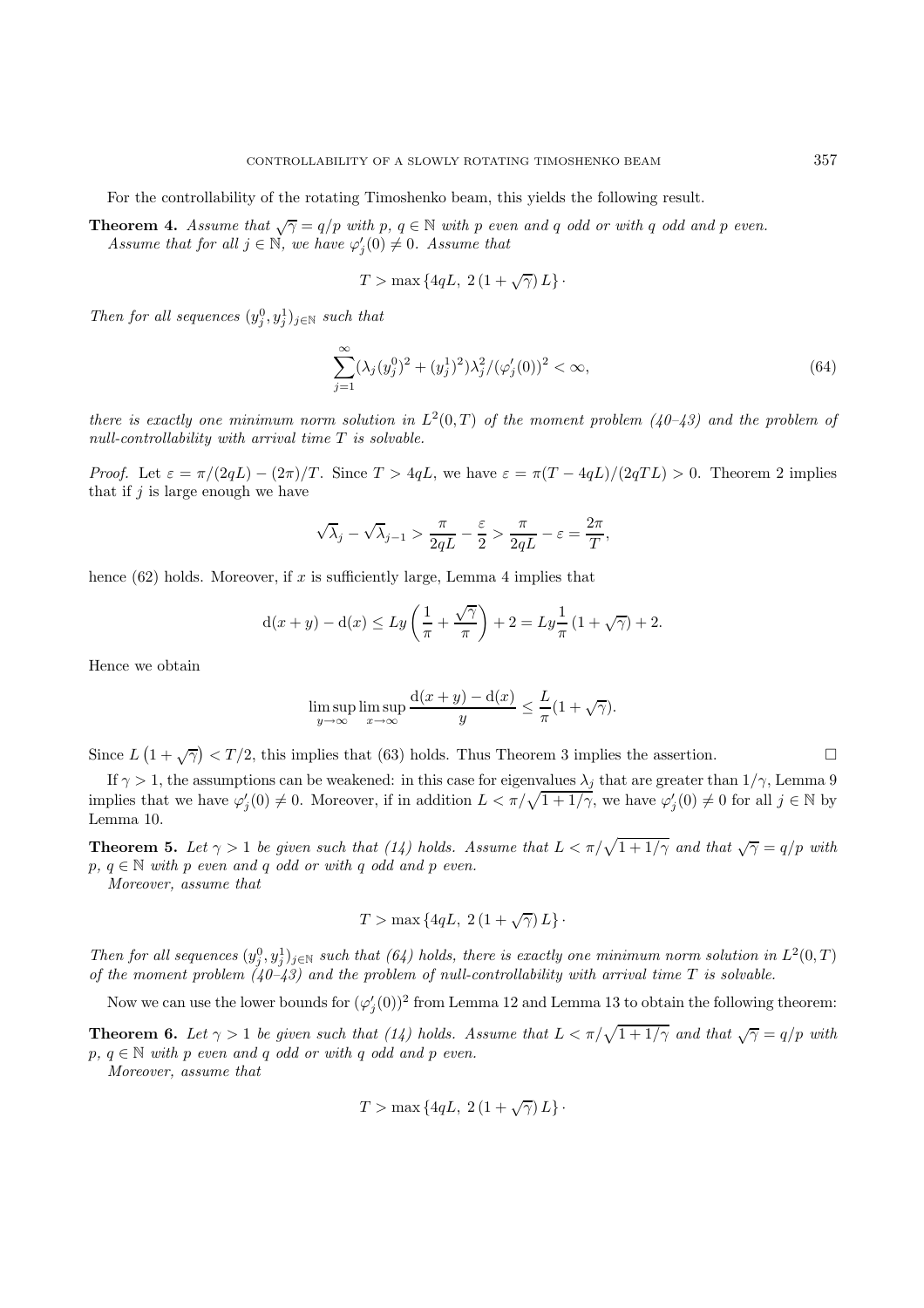Then for all  $(w_0, \psi_0) \in D(A)$  with  $A(w_0, \psi_0) \in D(A)$  and for all  $(w_1, \psi_1) \in D(A)$  there is exactly one minimum norm solution in  $L^2(0,T)$  of the moment problem(40–43) and the problem of null-controllability with arrival time T is solvable.

**Remark 1.** The assumption  $L < \pi/\sqrt{1+1/\gamma}$  can be replaced by the condition  $\varphi'_j(0) \neq 0$  or  $y_j^0 = 0 = y_j^1$  for all  $\lambda_i < 1/\gamma$ .

Proof. We have

$$
y_j^1 = \langle (w_1, \psi_1), \phi_j \rangle = \frac{1}{\lambda_j} \langle (w_1, \psi_1), A\phi_j \rangle = \frac{1}{\lambda_j} \langle A(w_1, \psi_1), \phi_j \rangle.
$$

Since  $A(w_1, \psi_1)$  is in H, Theorem 1 implies that the coefficients  $\langle A(w_1, \psi_1), \phi_j \rangle$  are in  $l^2$ . Hence the sequence  $(y_j^1 \lambda_j)$  is in  $l^2$ , that is

$$
\sum_{j=1}^{\infty} (y_j^1)^2 \lambda_j^2 < \infty.
$$

Moreover, we have

$$
y_j^0 = \langle (w_0, \psi_0), \phi_j \rangle = \frac{1}{\lambda_j^2} \langle (w_0, \psi_0), A^2 \phi_j \rangle = \frac{1}{\lambda_j^2} \langle A^2(w_0, \psi_0), \phi_j \rangle.
$$

Since  $A^2(w_0, \psi_0)$  is in H, Theorem 1 implies that the coefficients  $\langle A^2(w_0, \psi_0), \phi_j \rangle$  are in  $l^2$ . Hence the sequence  $(y_j^0 \lambda_j^2)$  is in  $l^2$ , that is

$$
\sum_{j=1}^{\infty} (y_j^0)^2 \lambda_j^4 < \infty.
$$

By Lemma 12 and Lemma 13, we have  $\inf_{j \in \mathbb{N}} |\varphi'_j(0)| > 0$ . Hence condition (64) holds, and the assertion follows.  $\Box$ 

It is interesting that the above controllability results for the Timoshenko beam are completely different from the result that holds for the Euler–Bernoulli beam where the fast growth of the eigenvalues implies that the system is controllable for arbitrarily small arrival times without additional restrictions to the parameters (see for example [4]).

If the assumptions of the controllability result are valid, the numerical algorithm for the computation of time-optimal controls introduced in [4] can be used for the rotating Timoshenko beam.

**Remark 2.** The condition  $(w_1, \psi_1) \in D(A)$  in Theorem 6 can be interpreted as a compatibility condition. This can be seen as follows.

The boundary condition  $w(0, t) = 0$  implies that  $w_t(0, t) = 0$  for all  $t \geq 0$ , thus for  $(w_1, \psi_1) \in D(A)$  we have  $w_t(0,0) = w_1(0) = 0$ , and in the same way, the boundary condition  $\psi(0,t) = 0$  implies that  $\psi_t(0,0) = \psi_1(0) = 0$ .

If the functions  $(w, \psi)$  are sufficiently regular, for example  $C^{(2)}$ -functions, the condition  $w_x(L, t)-\psi(L, t)=0$ implies by the theorem of Schwarz the equations

$$
0 = w_{xt}(L, t) - \psi_t(L, t) = w_{tx}(L, t) - \psi_t(L, t).
$$

Hence  $0 = w'_1(L) - \psi_1(L)$ .

Similarly, we obtain the condition  $0 = \psi_{xt}(L, t) = \psi_{tx}(L, t)$ , hence  $\psi_1'(L) = 0$ .

In this situation, three of the equations of the condition  $A(w_0, \psi_0) \in D(A)$  can be explained in a similar way.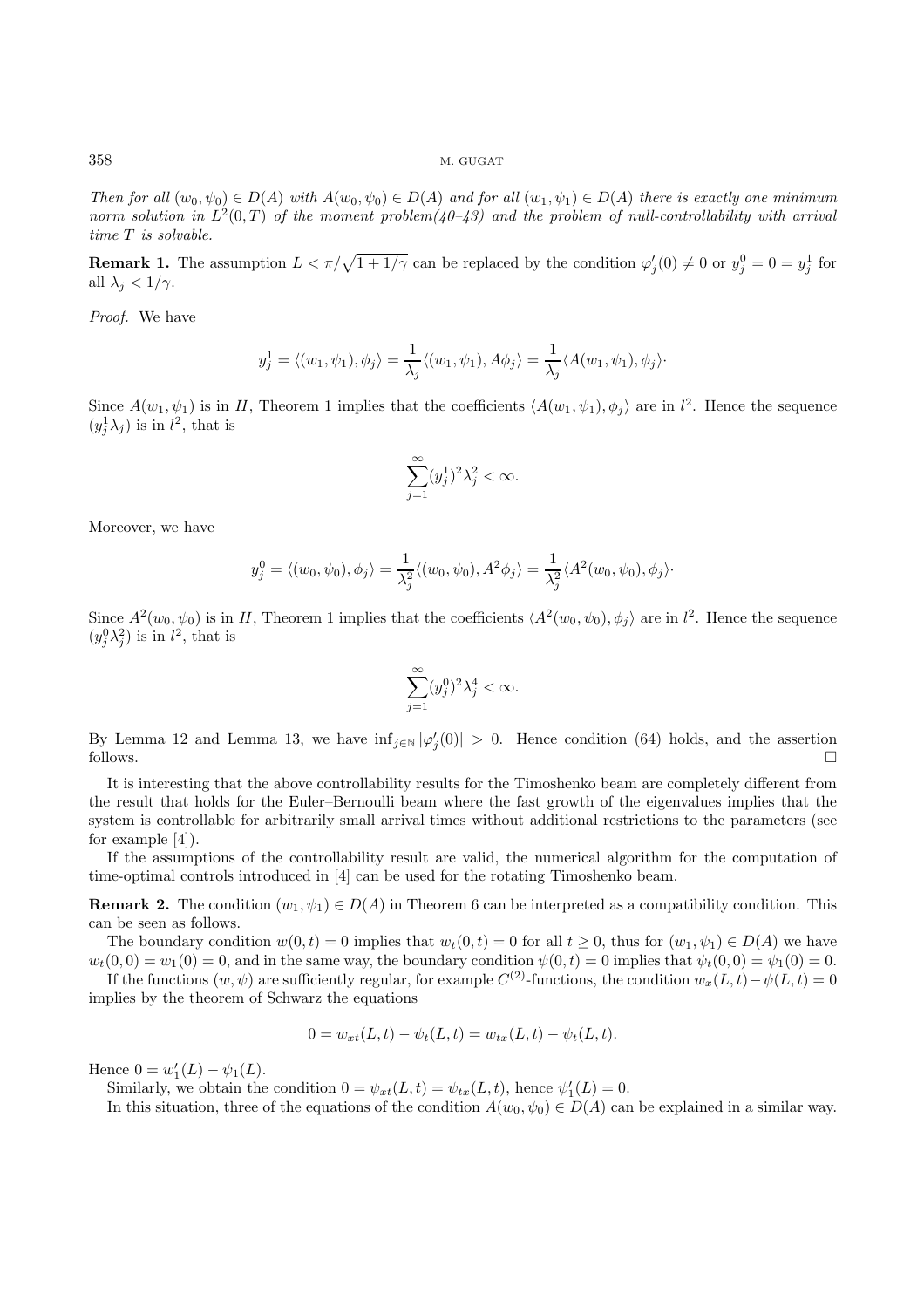Let  $(w_0, \psi_0)$  with  $A(w_0, \psi_0) \in D(A)$  be given. Define  $(w_2, \psi_2) := A(w_0, \psi_0)$ . Then (3) for  $t = 0$  implies the equation

$$
w_2(x) = -u(0)x - w_{tt}(x, 0).
$$

Hence we have  $w_2(0) = -\frac{d}{dt}w_t(0,t)|_{t=0} = w_1(0) = 0.$ 

Equation (4) implies that

$$
\psi_2(x) = -u(0) - \psi_{tt}(x, 0),
$$

hence if  $\psi$  is a  $C^{(3)}$ -function, we have  $\psi_2'(L) = -\frac{d}{dt}\psi_{xt}(L,t)|_{t=0} = 0$ . If w is also a  $C^{(3)}$ -function, we have

$$
w_2'(L) = -u(0) - \frac{d}{dt} w_{tx}(L,t)|_{t=0} = -u(0) - \frac{d}{dt} \psi_t(L,t)|_{t=0} = -u(0) - \psi_{tt}(L,0) = \psi_2(L).
$$

So only the condition  $0 = \psi_2(0) = -\psi_0''(0) - \frac{1}{\gamma}\psi_0'(0)$  is not explained as a compatibility condition.

Hence if w and  $\psi$  are  $C^{(3)}$ -functions, the condition  $A(w_0, \psi_0) \in D(A)$  requires only that  $\psi_0''(0)$  $+(1/\gamma)w_0'(0)=0.$ 

**Remark 3.** Note that the physical meaning of the parameter  $\gamma$  is given by the equation  $\gamma = E\rho I/(KI_o)$ . With the parameters given in [5] for a solid aluminium bar, we have  $\gamma > 1$ .

**Remark 4.** The assumption  $\sqrt{\gamma} = q/p$  should be interpreted as a relation between bending and shear.

# 5. Conclusion

We have shown that the rotating Timoshenko beam is exactly controllable if the parameter  $\gamma$  is a rational number greater than one with even numerator and odd denominator or *vice versa*, the time-interval is long enough and the beam is short enough.

The last assumption was only necessary since we had to secure that  $\varphi'_j(0) \neq 0$  for all  $j \in \mathbb{N}$ .

We have shown this for the eigenvalues larger than  $1/\gamma$ . For the eigenvalues smaller than  $1/\gamma$ , we have only shown  $\varphi'_j(0) \neq 0$  if the beam is sufficently short. The author does not expect that this assumption is really necessary, but the question is open.

In our analysis, we have given intervals that contain the eigenvalues of the beam. These intervals are very useful for numerical computations of the eigenvalues, since each of them contains exactly one eigenvalue.

It is interesting to compare the controllability result with the result for the Euler–Bernoulli beam. For this model, which is also known as the beam of Euler–Bernoulli–Navier, the rapid growth of the eigenvalues implies controllability for arbitrarily short time-intervals. This situation is related to the fact that in the beam of Euler–Bernoulli–Navier, propagation of waves with infinite speed occurs.

This is in contrast to the situation for the Timoshenko beam, where the waves propagate in the beam with finite speed only, and the time interval has to be long enough to assure controllability.

## **REFERENCES**

- [1] S.A. Avdonin and S.S. Ivanov, Families of Exponentials. Cambridge University Press (1995).
- [2] M.C. Delfour, M. Kern, L. Passeron and B. Sevenne, Modelling of a rotating flexible beam, in Control of Distributed Parameter Systems, edited by H.E. Rauch. Pergamon Press, Los Angeles (1986) 383-387.
- [3] K.F. Graff, Wave Motion in Elastic Solids. Dover Publications, New York (1991).
- [4] M. Gugat, A Newton method for the computation of time-optimal boundary controls of one-dimensional vibrating systems. J. Comput. Appl. Math. **114** (2000) 103-119.
- [5] J.U. Kim and Y. Renardy, Boundary control of the Timoshenko beam. SIAM J. Control Optim. **25** (1987) 1417-1429.